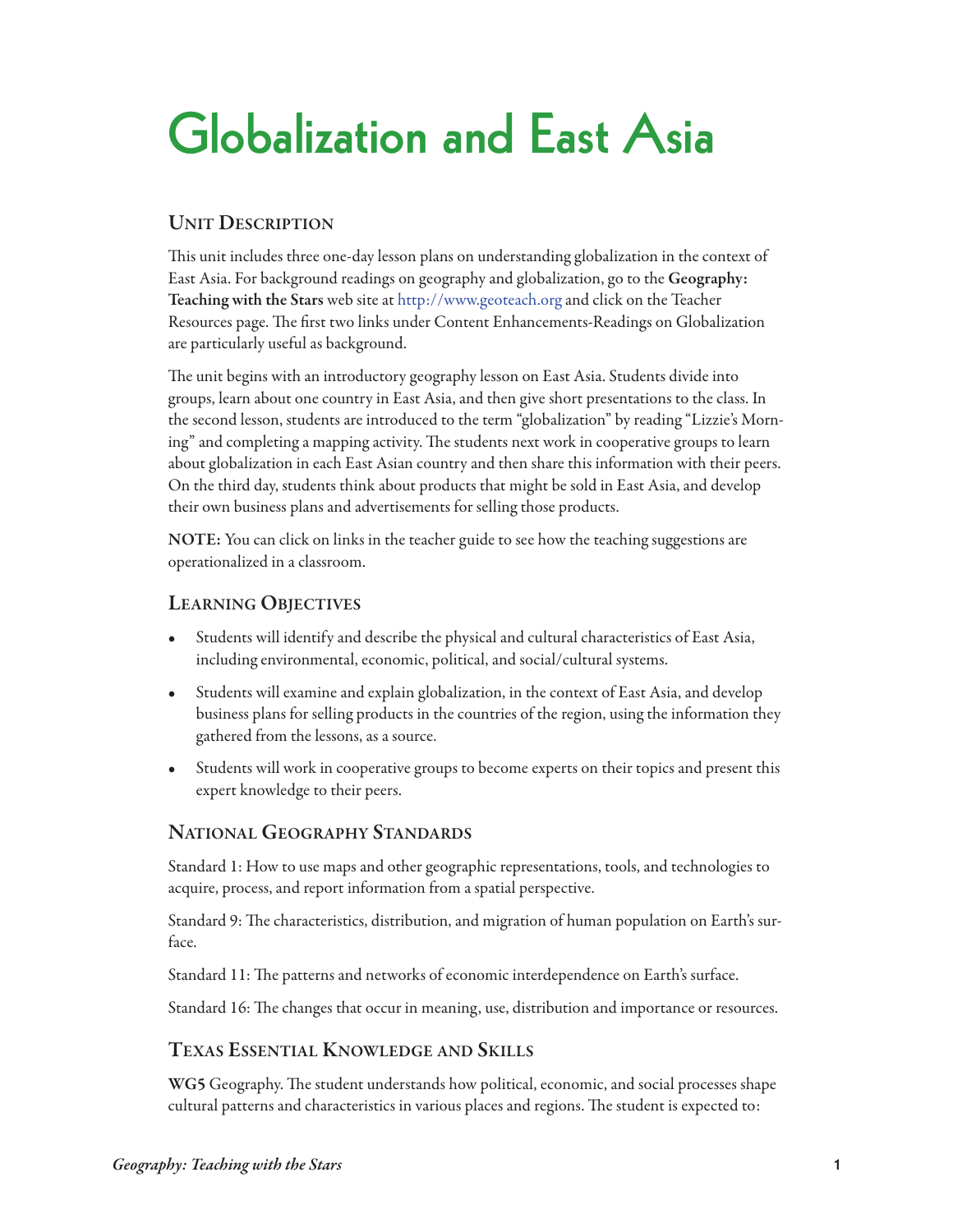- (A) analyze how the character of a place is related to its political, economic, social, and cultural characteristics; and
- (B) analyze political, economic, social, and demographic data to determine the level of development and standard of living in nations.

**WG8** Geography. The student understands how people, places, and environments are connected and interdependent. The student is expected to:

(A) explain the interrelationships among physical and human processes that shape the geographic characteristics of places such as connections among economic development, urbanization, population growth, and environmental change.

WG11 Economics. The student understands the reasons for the location of economic activities (primary, secondary, tertiary, and quaternary) in different economic systems. The student is expected to:

- (A) map the locations of different types of economic activities;
- (B) identify factors affecting the location of different types of economic activities; and
- (C) describe how changes in technology, transportation, and communication affect the location and patterns of economic activities.

WG20 Science, technology, and society. The student understands how technology affects definitions of, access to, and use of resources. The student is expected to:

(A) describe the impact of new technologies, new markets, and revised perceptions of resources.

WG21 Social studies skills. The student applies critical-thinking skills to organize and use information acquired from a variety of sources including electronic technology. The student is expected to:

- (A) use historical, geographic, and statistical information from a variety of sources such as databases, field interviews, media services, and questionnaires to answer geographic questions and infer geographic relationships.
- (C) construct and interpret maps to answer geographic questions, infer geographic relationships, and analyze geographic change.

**WG22** Social studies skills. The student communicates in written, oral, and visual forms. The student is expected to:

- (A) design and draw appropriate maps and other graphics such as sketch maps, diagrams, tables, and graphs to present geographic information including geographic features, geographic distributions, and geographic relationships;
- (B) apply appropriate vocabulary, geographic models, generalizations, theories, and skills to present geographic information;
- (C) use geographic terminology correctly.

**WG23** Social studies skills. The student uses problem-solving and decision-making skills, working independently and with others, in a variety of settings. The student is expected to: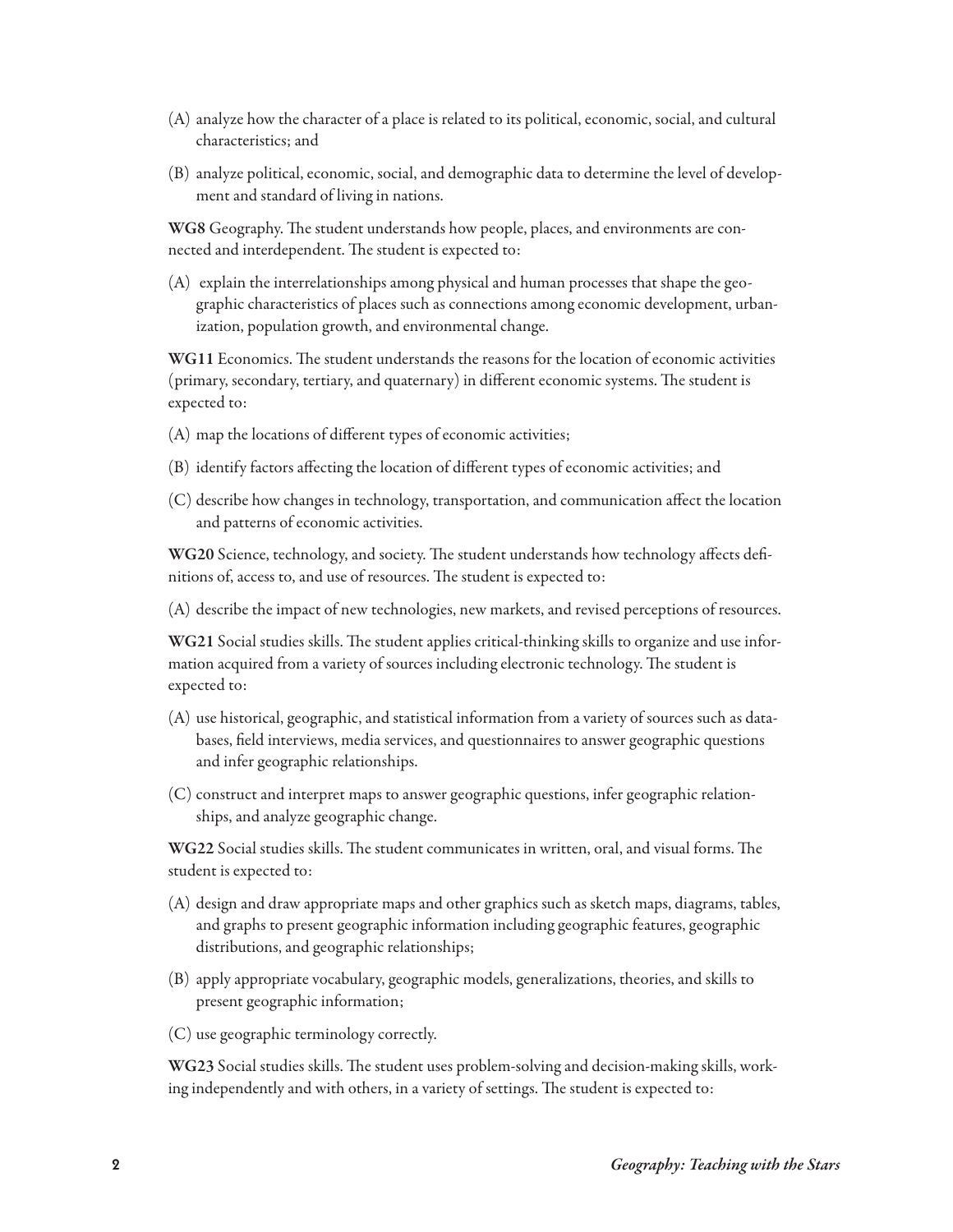(B) use case studies and geographic information systems to identify contemporary geographic problems and issues and to apply geographic knowledge and skills to answer real-world questions.

## **aDvance preparation**

- For Lesson 2: Search major online news websites (such as the New York Times, the Washington Post, CNN, The Economist, etc.) for current events articles on globalization in countries of East Asia. You will need one article for each country in East Asia. Articles should represent recent new stories on globalization, economic or cultural interdependence or connections, or global trade.
- Copy the following Activity Masters. Make one copy for each student.

## **activity Masters**

- Lesson 1 East Asia Comparison Matrix (ESPN Chart)
- Lesson 1 Six Country Profiles (one profile for each student in each of six country groups)
- Lesson 2 World Outline Map
- Lesson 2 Lizzie's Morning
- Lesson 2 Globalization in East Asia Concept Web (NOTE: Make an overhead of the concept map as well)
- Lesson 3 Business Plan Outline
- Lesson 3 Group Work Skills Rubric (NOTE: Make copies for your own use.)

## **aDDitionaL MateriaLs**

- map pencils
- poster board or butcher paper and markers
- atlases or textbooks (optional)
- Internet (optional)

## **references anD resoUrces**

*Useful Websites:* [CIA World Factbook](https://www.cia.gov/library/publications/the-world-factbook/) [Culturegrams](http://www.culturegrams.com/) (must have subscription to use) [Internet World Stats](http://internetworldstats.com/stats.htm) [Library of Congress Country Studies](http://lcweb2.loc.gov/frd/cs/profiles.html) [National Geographic Society Xpeditions](http://www.nationalgeographic.com/xpeditions/) [National Geographic Society EarthPulse](http://www.nationalgeographic.com/earthpulse/) [Rubistar](http://rubistar.4teachers.org/index.php)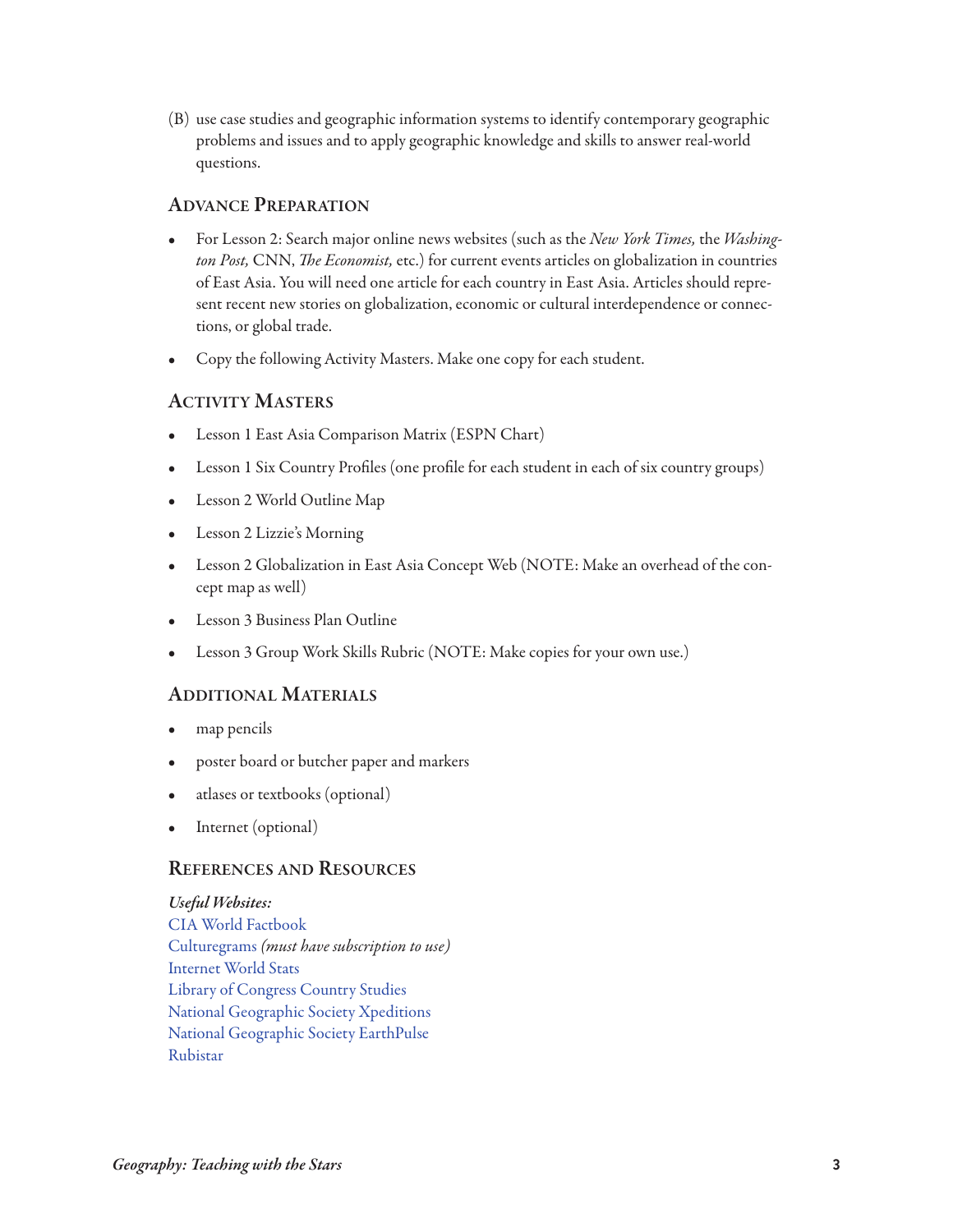## **Lesson One: Introducing the Region of East Asia**

#### **openinG the Lesson**

- 1. Using a wall map of the world, identify the region of East Asia.
- 2. Ask for volunteers to identify the countries included in the region. (China, Japan, Mongolia, North Korea, South Korea, Taiwan)
- 3. Then, ask students, ["What comes to mind when you think of East Asia?"](http://www.geoteach.org/teacher_resources/lessons/video/introduce_east_asia.mp4) Encourage all responses at this point in the lesson. Record student responses for use at the end of the day's lesson.

## **DeveLopinG the Lesson**

- 4. Divide students into six groups of three or four (one group for each of the six countries in the region). Provide each group with copies of the assigned **country profile**. Provide each student with an East Asia Comparison Matrix (ESPN Chart).
- 5. Indicate that [each group's task is to become experts in their assigned country,](http://www.geoteach.org/teacher_resources/lessons/video/espn.mp4) using the material contained in the **country profile** as a source, along with classroom resources such as atlases and textbooks. Each group will be asked to present its country to the rest of the class, with each group member being involved in the presentation.
- 6. Have students draw the ESPN graphic organizer on poster board or butcher paper to use in their presentations.
- 7. Give each group about 20-30 minutes to learn as much as they can about the assigned country, sharing within their expert group, and assigning presentation tasks to each group member.
- 8. After the allotted time, ask each group to share their expertise about the country with the class. Presentations should take no more than 3-5 minutes each.
- 9. Have the other groups keep track of what they learn about each country presented on their own copies of the East Asia Comparison Matrix.

## **cLosinG the Lesson**

- 10. Return to the list generated at the beginning of the lesson, in response to the question: "What comes to mind when you think of East Asia?"
- 11. Have students review the list, making changes and additions to it, based on what they have learned so far about East Asia. Ask students to share any surprises about the region that came up during the lesson.
- 12. Indicate to students that in the next lesson, they will learn more about the region, and its connections to the rest of the world.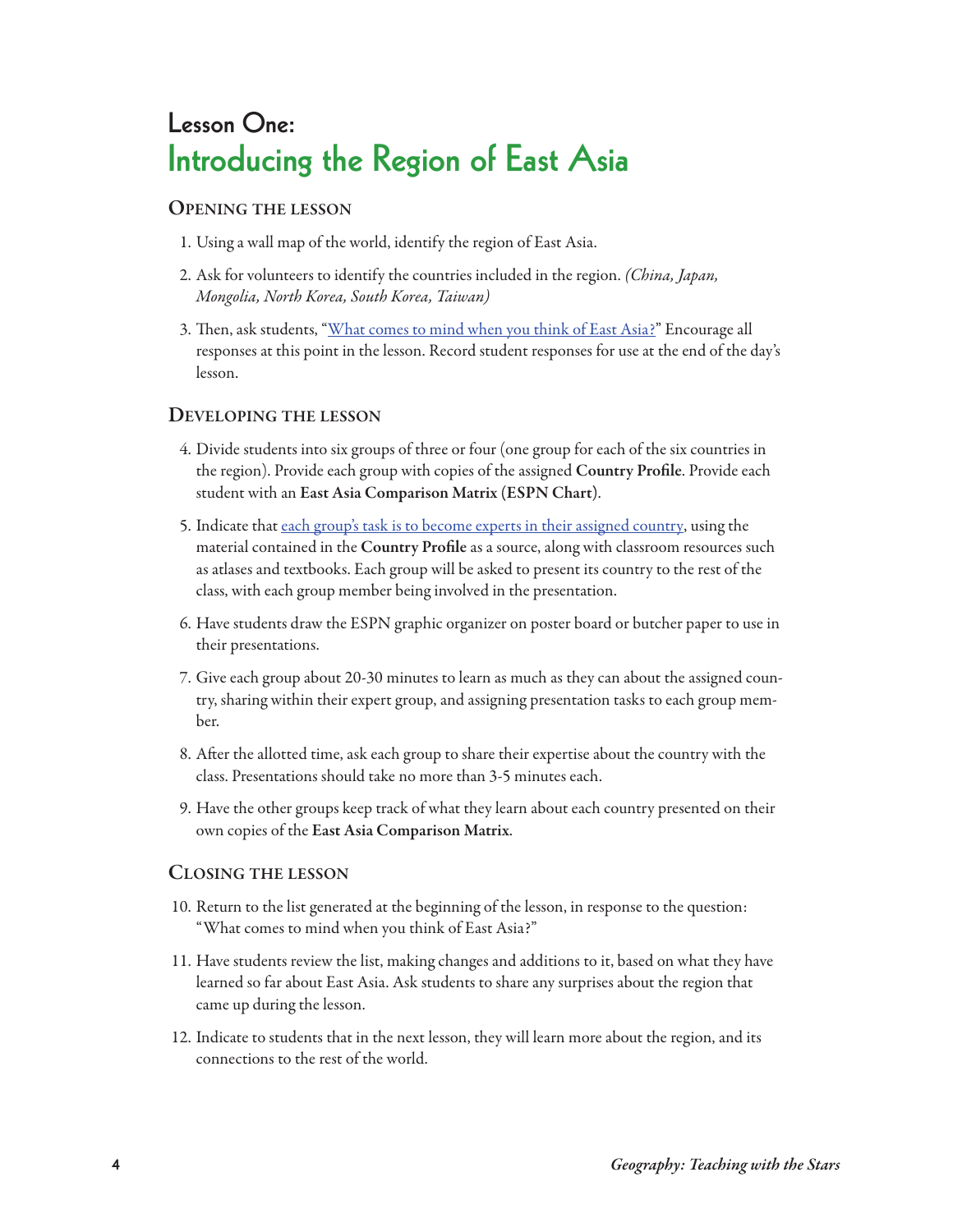Lesson One: Student Handout Lesson One: Student Handout

# East Asia Comparison Matrix (ESPN Chart) **East Asia Comparison Matrix (ESPN Chart)**

Expert Country:

| Expert Country: | ${\rm Physical/Environmental} \label{ex1} \mathrm{[N]}$ |       |       |          |             |             |        |
|-----------------|---------------------------------------------------------|-------|-------|----------|-------------|-------------|--------|
|                 | Political<br>(P)                                        |       |       |          |             |             |        |
|                 | Social/Cultural<br>(S)                                  |       |       |          |             |             |        |
|                 | Economic<br>$\left( \underline{E}\right)$               |       |       |          |             |             |        |
| Student Name:   | Country                                                 | China | Japan | Mongolia | North Korea | South Korea | Taiwan |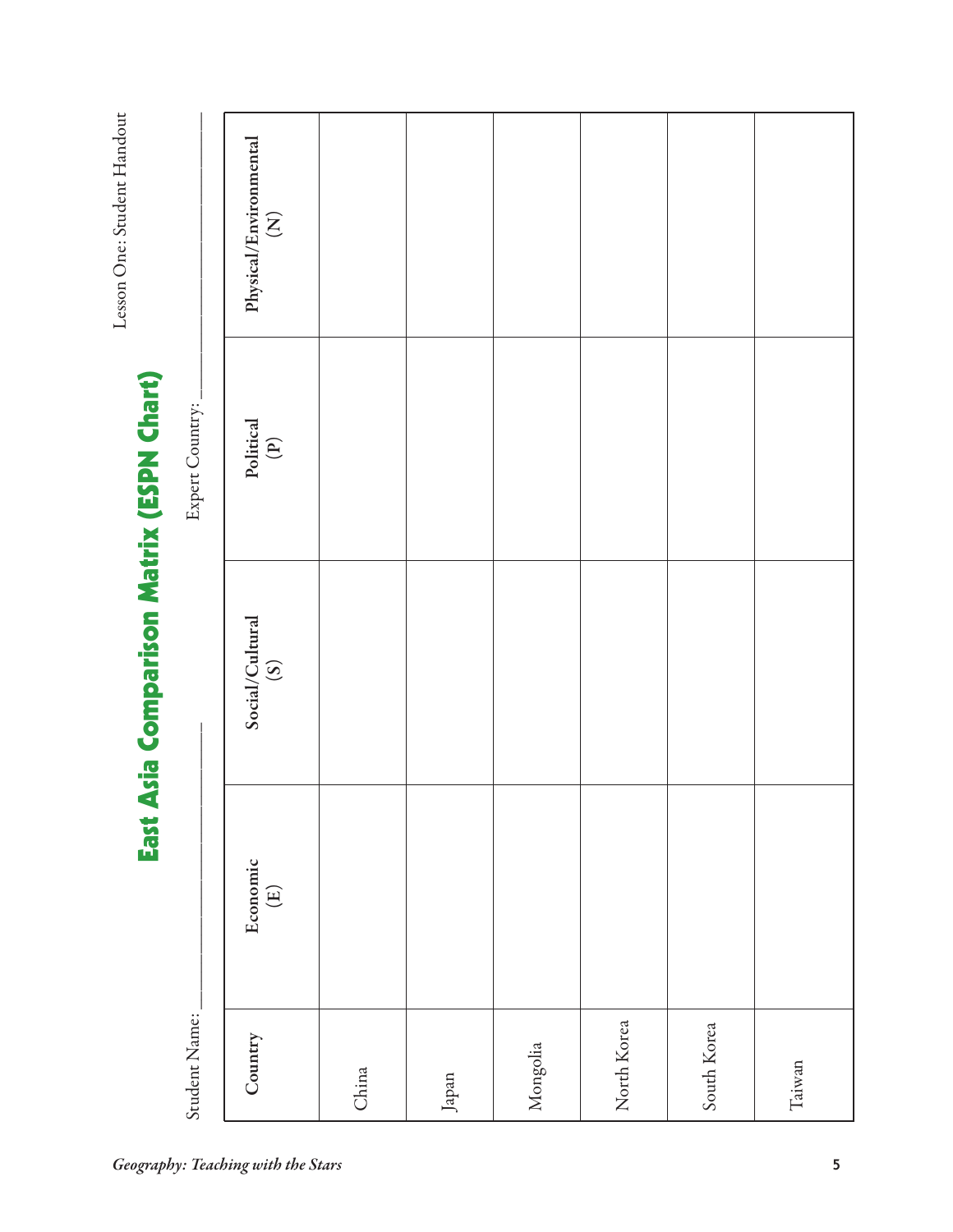## **CHINA**



## **Location anD capitaL**

China is located in eastern Asia, sharing borders with several Asia nations, such as Vietnam, India, North Korea, and Mongolia. The capital is Beijing, a large city located in northeast China.

# **physicaL LanDscape, cLiMate, natUraL resoUrces**

China has a diverse physical landscape with low coastal plains in the east and high mountains and deserts in the west. Only 12% of China's land is plains, while 69% is classified as mountains, hills, or highlands. The largest area of highlands in China is the Qingzang (Tibetan) Plateau, which meets the Himalayan Moun-

tains. China also has an extensive river system, with over 50,000 rivers. The largest rivers include the Changjiang (Yangtze River), Huanghe (Yellow River), Zhujiang (Pearl River).

China's climates are as diverse as the landscapes, with wet, temperate climates in the south and east and dry or highland climates in the north and west. Monsoons affect southern China, where rice-growing is common practice. Western China has highland, desert, and steppe climate, where grasslands and livestock grazing is more commonly practiced.

| <b>Quick Facts about China</b> |                  |  |  |
|--------------------------------|------------------|--|--|
| Capital                        | Beijing          |  |  |
| Population                     | 1,338,612,968    |  |  |
| Dominant Language              | Mandarin Chinese |  |  |
| Government Type                | Communist State  |  |  |
| Urbanization                   | 43%              |  |  |
| GDP per capita (PPP)           | \$6,000          |  |  |
| Literacy Rate                  | 91%              |  |  |
| Life Expectancy                | $73.5$ years     |  |  |

## **historicaL roots**

China is one of the oldest and continuous civilizations in the world. The first recognized dynasty, the Xia, arose in 2200 B.C. During the Zhou Dynasty (1040- 256 B.C.), Chinese culture and intellectual thought flourished under scholars, like Confucius and Lao-tzu. Both Confucianism and Taoism, philosophies developed by these scholars, are widely practiced in China today. Over several millennia, the Chinese dynasties built cities and armies, developed a written language system, and invented useful items, such as paper and gunpowder. The last dynasty, the Qing, fell in 1911, followed by a nationalist movement, and later a communist form of government was put into place. Prominent leaders of the 20th century included Chiang

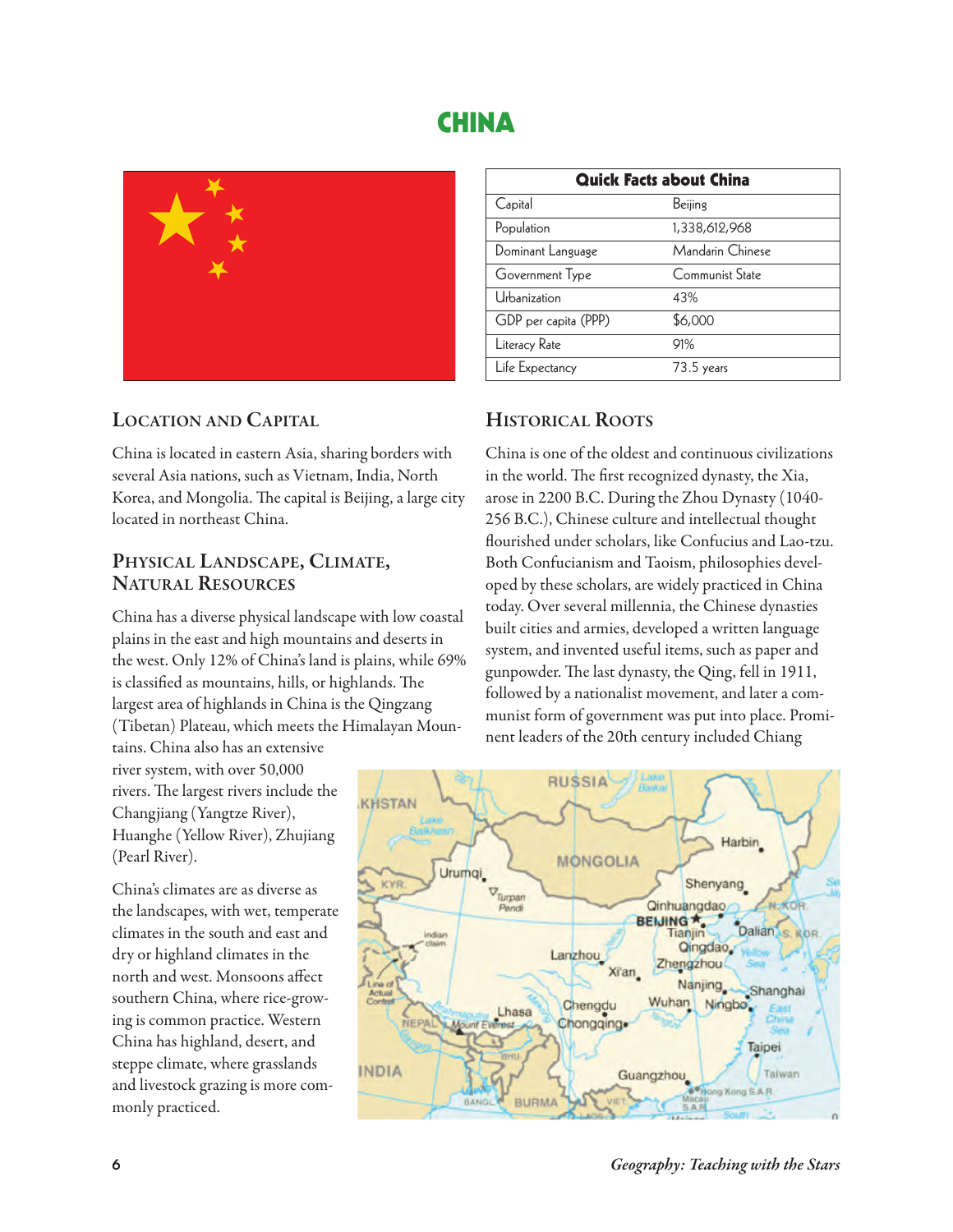Kai-shek, Mao Zedong, and Deng Xiaoping. The Nationalists, led by Chiang-Kai-shek, were defeated by the Communists in 1949, led by Mao Zedong, and the Nationalist Party fled to Taiwan, causing on ongoing rift between the People's Republic of China (mainland China) and the Republic of China (Taiwan). Mao led China for over 25 years under strict, and sometime controversial, rule. After Mao's death in 1976, Deng Xiaoping ushered in a new era of Communist China by improving foreign relations and allowing economic development with less stringent control by the government.

## **poLiticaL systeMs**

China, formally known as the People's Republic of China, is a communist state currently under the leadership of Hu Jintao. The government has three branches: an executive branch, a unicameral legislative branch, and a judicial branch. The president and vice president are elected every 5 years by the legislative branch, the National People's Congress. There is only one controlling political party in China, the Chinese Communist party (CCP). The government supports a dual economic structure that promotes a socialist market economy, a mix of socialism in government practice, allowing some market economy principles in Special Economic Zones (SEZs). For most of mainland China, government offices control the production of agriculture and manufactured goods from state-owned lands and factories. In SEZs, market forces (supply, demand, capital) control the production of goods. The government of China promotes international trade with the SEZs

## **popULation anD peopLe**

China is the most populous country in the world with over 1.3 billion people living within its borders. China recognizes 55 other ethnic groups, but 92% of people living in China are Han Chinese. The other ethnic groups live primarily on the north, western, and southwester periphery of the country. The dominant language in China is Mandarin Chinese, and the dominant religions include Confucianism, Taoism, and Buddhism. Confucianism is not a religion actually, but a philosophy promoting good morals in family life

and society.

The most densely populated regions of China are in the east and south-



eastern coasts, and particularly along the major river basins, such as the Sichuan Basin. However, 94% of people live in the eastern 1/3 of the country, and 60% of people in China live within 250 miles of the eastern coast. The coast is attractive to rural Chinese, who flock to the coastal cities that are more economically developed and have a milder climate than the western portions of China.

The dominant groups of western China include the Tibetans and the Uyghurs. The groups have largely been isolated because of their location, and have pushed for separation from the central Chinese government.

## **LanD Use anD inDUstry**

Approximately 15% of the land in China is arable (used for agriculture), but only 1.3% is used for permanent crops (crops that don't have to be replanted each year). As a result, eastern China, particularly the southeast, uses intensive farming techniques to double-crop, or even triple-crop, rice. This means that the same plot of land can produce 2-3 rice harvests each year, supplying more food for the Chinese population. China also produces large amounts of wheat in the northern part of the country, and corn and potatoes are grown all over.

China's major industries include 1) mining of iron, steel, aluminum, other metals, coal, 2) machine building, 3) textiles and apparel, 4) chemicals and fertilizers, 5) consumer products, including footwear, toys, and electronics, 6) food processing, 7) transportation equipment, including automobiles, rail cars and locomotives, ships, and aircraft, and  $8$ ) telecommunications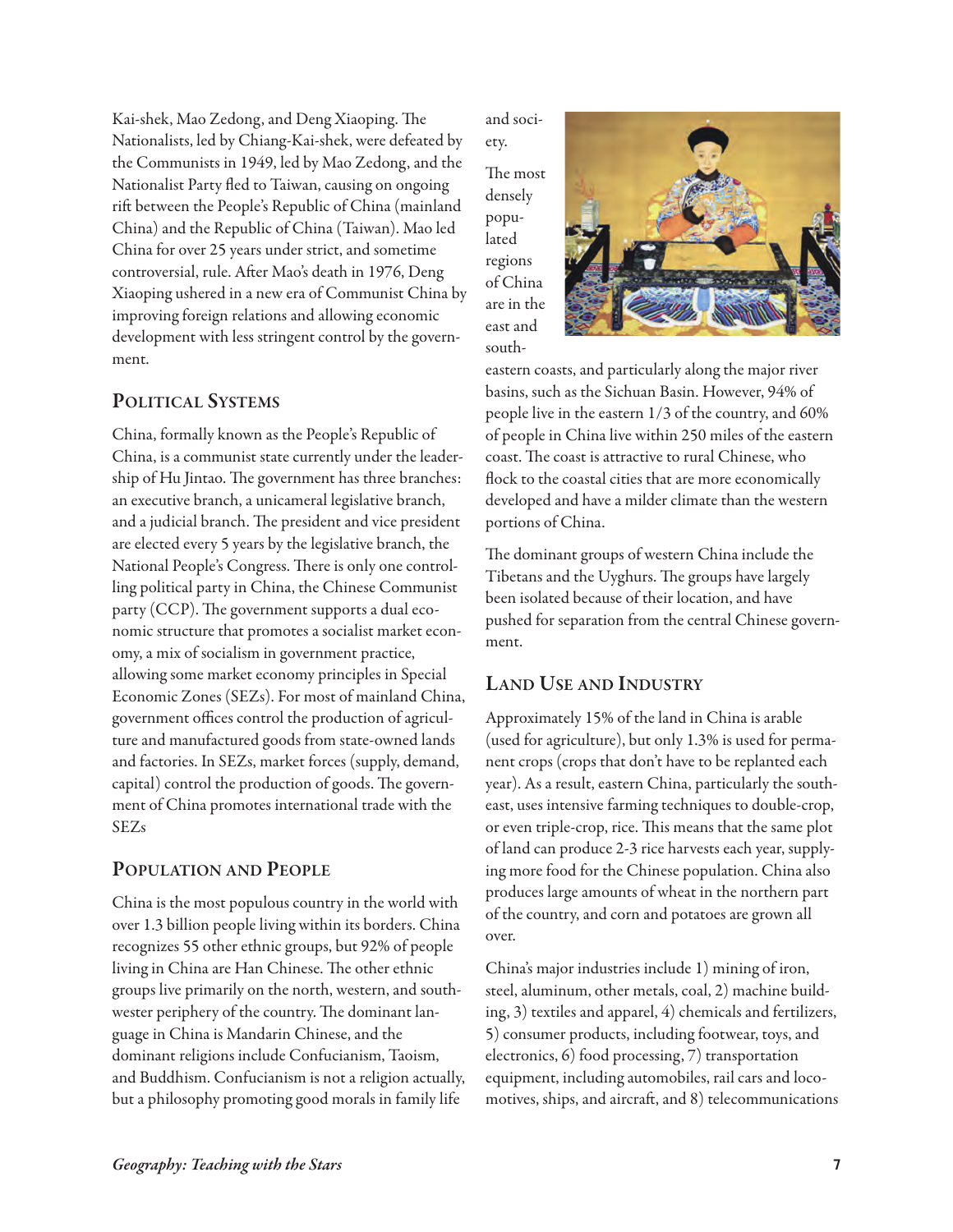equipment. There are over 800 million people in the labor force of China, and approximately 25% work in industry.

## **econoMic systeMs**

The economy of China is the second largest in the world, following the United States. Its economy is one of the fastest growing in the world, particularly since the Chinese government opens "special economic zones" along the coasts that have less stringent government control. Special Economic Zones offer less government control, tax incentives, promote materials for export, and an emphasis on international trade. Economic development in China is so rapid that it is actually constrained by a lack of infrastructure (energy, transportation and communication systems) that is needed. China joined the World Trade Organization in 2001, which further liberalized their economic development. However, each sector of the economy is carefully monitored and controlled by government organizations.

Even though China is developing rapidly, 43% of the population still works in agriculture. China is the world's largest producer of rice. About one fourth of the population works in industry, making China a leader in the production of industrial products. A longterm effect of this rapid development has been environmental deterioration, primarily in the form of air and water pollution and soil erosion. Coal provides 70-75% of China's energy, the burning of which decreases air quality.

## *Exports:*

China's major exports include equipment and manufactured goods (electrical machinery, data processing equipment, apparel, toys, textiles, iron and steel, optical and medical equipment). China primarily exports products to the United States (19%), Hong Kong (15%), Japan (8%), South Korea (5%), and Germany (4%).

## *Imports:*

China's major imports include oil and mineral fuels, metal ores, plastics, and organic chemicals. China primarily imports materials from Japan (14%), South

Korea (11%), Taiwan (11%), US (7%), and Germany  $(5\%)$ .

## **cULtUre, cUstoMs anD coUrtesies**

## *Food:*

Cuisine in China is dependent upon location. In the south, meals are based on the rice with vegetables, fish, and meats on the side, while in the north, where wheat is grown, meals are based on steamed dumplings are breads. Vegetables, such as Bok Choy or sprouts, make up a large portion of the Chinese diet in addition to the rice or wheat grains. Meat and animal products are more common in restaurants and urban areas than in rural areas, and fast food restaurants are growing too. Soy products have also been used as protein sources, as well as fish. Typical Chinese meals are eaten with chopsticks, a diverse eating utensil that is also used for stirring.

## *Greeting and Gift-giving:*

Greetings are formal and the oldest person is always greeted first. Handshakes are the most common form of greeting with foreigners and many Chinese will look towards the ground when greeting someone. Foreigners should always address the person by a title and their surname.

Gift-giving can be tricky in China. Giving food basket are perfectly acceptable gifts in China, but giving flowers, clocks, or handkerchiefs are associated with funerals. Likewise, giving a gift of scissors or other sharp cutting items indicates a severing of a relationship. Certain numbers, such as 4, are very unlucky, while other numbers, such as 8, giver the receiver luck, and gifts should never be given in blue, black, or white wrapping. Always give the gift with two hands, and be prepared if it is refused. A gift might be refused three times before being accepted by the recipient.

## *Important Festivals:*

The most important holiday for the Chinese is the Chinese New Year (or Lunar New Year) celebrated each January or February. The celebrations for the New Year last for two weeks, with festivals, firecrackers, and elaborate dinners as part of the traditional celebration. This is also called the Spring Festival.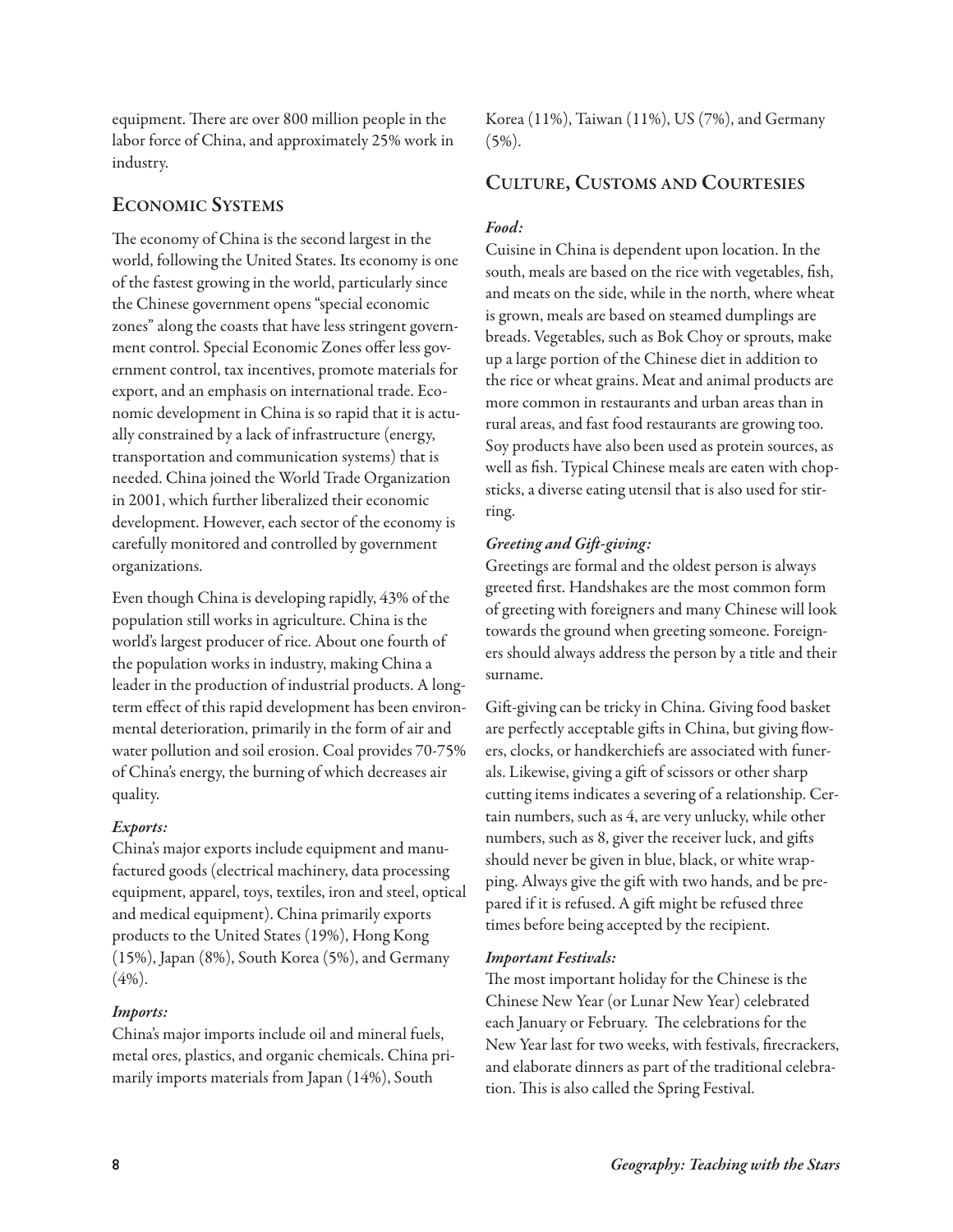## **environMentaL issUes**

As a result of China's rapid industrialization and reliance on coal for energy, China is now dealing with air pollution and acid rain. There is also an estimated 20% loss of agricultural land from soil erosion (from deforestation) and economic development since 1949. China deals with water shortages in the north, desertification in the west, and water pollution throughout the country. Finally, trade is endangered species is a pervasive problem in China.

Source: CIA World Factbook and Library of Congress Country Studies.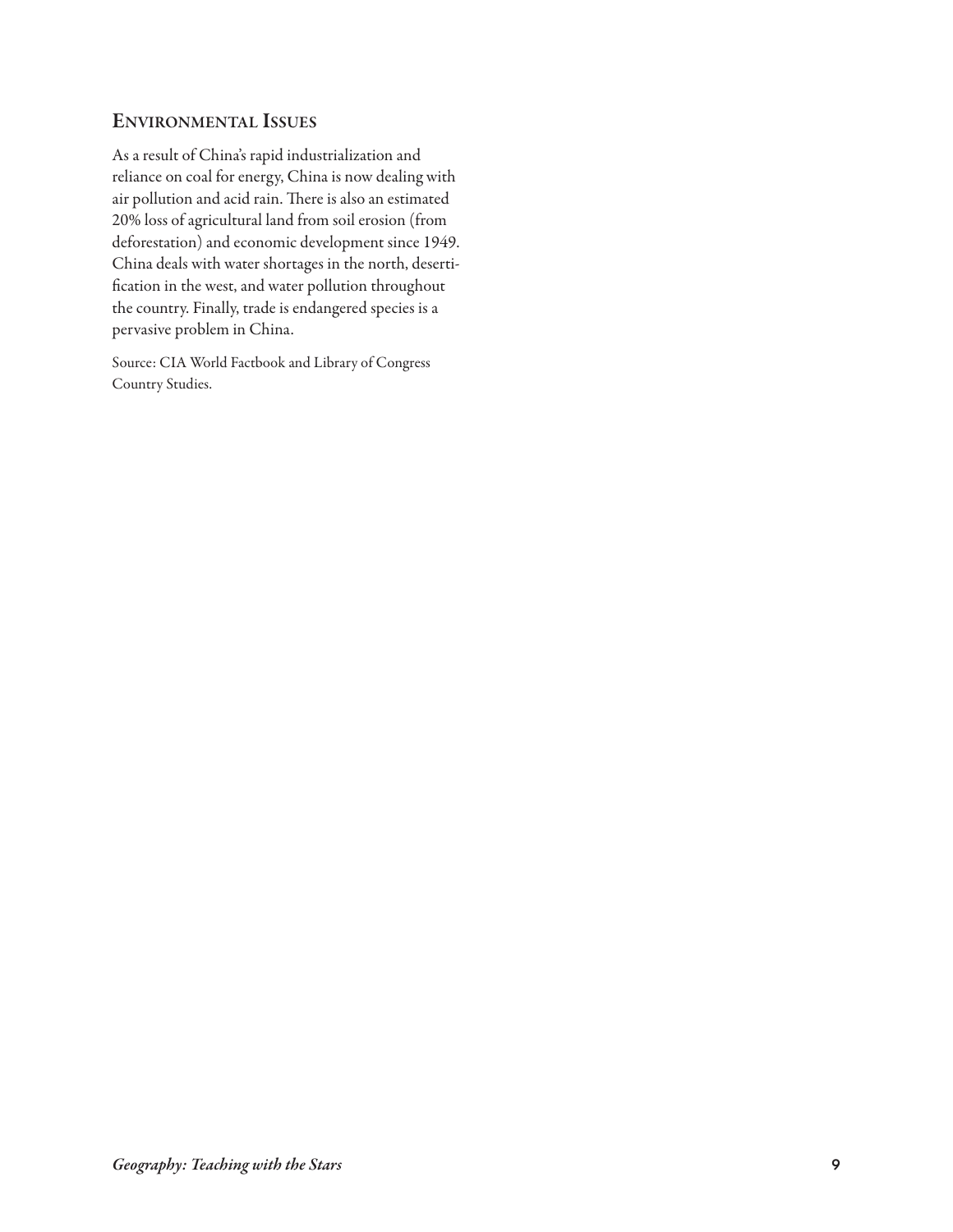## **JAPAN**



## **Location anD capitaL**

Japan is situated in northeastern Asia between the North Pacific and the Sea of Japan. The area of Japan is 377,873 square kilometers, nearly equivalent to Germany and Switzerland combined or slightly smaller than California. Japan consists of four major islands, surrounded by more than 4,000 smaller islands.

# **physicaL LanDscape, cLiMate, natUraL resoUrces**

About three-fourths of Japan's land surface is mountainous. The Chubu Region of central Honshu is known as "the roof of Japan" and has many mountains which are more than 3,000 meters high. Japan's highest mountain is Mt. Fuji (3,776 meters) on the border of Yamanashi and Shizuoka Prefectures. Japan's secondhighest peak is Kitadake in Yamanashi Prefecture, at 3,192 meters, and its third-highest peak is Hotakadake at 3,190 meters, on the border between Nagano and Gifu prefectures. Since it is situated on the Ring of Fire, Japan has several volcanic regions—usually considered to number seven—from the far north to the far south. Of the total number of volcanoes, approximately 80 are active, including Mt. Mihara on Izu Oshima island, Mt. Asama on the border between Nagano and Gunma Prefectures, and Mt. Aso in Kumamoto Prefecture. Japan has almost 10% of the world's approximately 840 active volcanoes, even though it has only about l/400 of the world's land area. Mt. Fuji, which has been dormant since its last eruption in 1707, is by no means incapable of erupting again in our lifetimes.

| <b>Quick Facts about Japan</b> |                         |  |  |
|--------------------------------|-------------------------|--|--|
| Capital                        | Tokyo                   |  |  |
| Population                     | 127,078,679             |  |  |
| Dominant Language              | Japanese                |  |  |
| Government Type                | Constitutional monarchy |  |  |
| Urbanization                   | 66%                     |  |  |
| GDP per capita (PPP)           | \$34,200                |  |  |
| Literacy Rate                  | 99%                     |  |  |
| Life Expectancy                | 89                      |  |  |

Though volcanoes can cause great harm through large eruptions, they also contribute an incalculable tourist resource. Touristic areas such as Nikko, Hakone, and the Izu Peninsula, for example, are famous for their hot springs and attractive scenery of volcanic mountains.

A major feature of Japan's climate is the clear-cut temperature changes between the four seasons. From north to south, Japan covers a range of latitude of some 25 degrees and is influenced in the winter by seasonal winds blowing from Siberia and in the summer by seasonal winds blowing from the Pacific Ocean. In spite of its rather small area, Japan is characterized by four different climatic patterns. Hokkaido has a subarctic weather pattern while the region of northern Honshu to Kyushu, belongs to the temperate zone, and its summers are hot. The side of the country which faces the

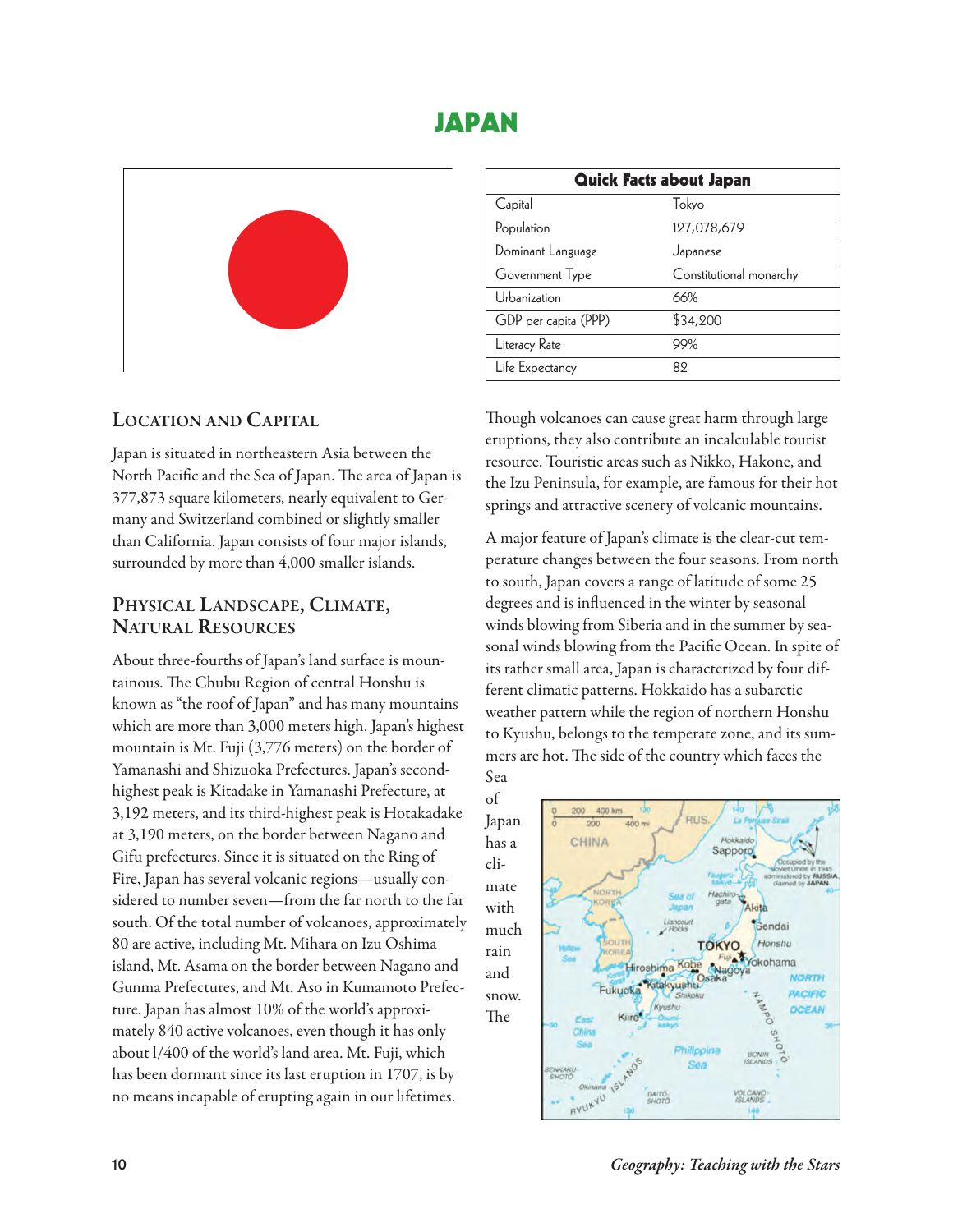southwestern islands of Okinawa belong to the subtropical climate zone, with warm temperatures and large amounts of rain.

The many rivers descending from mountainous areas have done much to mold Japan's topography, creating large and small valleys and basins and producing fanshaped deltas near the points where they flow into the sea. Most of the country's plains are small. The largest is the Kanto Plain, which includes parts of Tochigi, Ibaraki, Gunma, Saitama, Chiba, Tokyo, and Kanagawa prefectures.

## **historicaL roots anD cULtUraL bacKGroUnD**

In 1603, a Tokugawa Shogunate (military dictatorship) ushered in a long period of isolation from foreign influence in order to secure its power. For more than two centuries this policy enabled Japan to enjoy stability and a flowering of its indigenous culture. Following the Treaty of Kana-



gawa with the US in 1854, Japan opened its ports and began to intensively modernize and industrialize. During the late 19th and early 20th centuries, Japan became a regional power that was able to defeat the forces of both China and Russia. It occupied Korea, Formosa (Taiwan), and southern Sakhalin Island. In 1931-32 Japan occupied Manchuria, and in 1937 it launched a full-scale invasion of China. Japan attacked US forces in 1941 - triggering America's entry into World War II - and soon occupied much of East and Southeast Asia. After its defeat in World War II, Japan recovered to become an world economic power and an ally of the US. While the emperor retains his throne as a symbol of national unity, elected politicians, with heavy input from bureaucrats and business executives, control actual decision-making. The economy experienced a major slowdown starting in the 1990s following three decades of rapid growth, but Japan still remains a major economic power, both in Asia and globally.

## **poLiticaL systeMs**

Japan's system of government is a constitutional monarchy with a parliamentary government, with Emperor Akihito leading the Chief of State as the political figure head and Prime Minister Taro Aso in the position of head of government. The cabinet positions are appointed by the Prime Minister. There is a bicameral legislative branch, called the Diet or Kokkai. There is also a Supreme Court for Japan, and the judicial system and laws are modeled after the English-American system. There are four major political parties in Japan: 1) the Democratic Party, 2) Japanese Communist Party, 3) Liberal Democratic Party, and 4) the Social Democratic Party.

## **popULation anD peopLe**

Japan's population is over 127 million, but Japan is experience a negative population growth. Most Japanese reside in densely populated urban areas. Japan's capital city is Tokyo. The population of the Tokyo Metropolitan Area including the city, some of its suburbs and the surrounding area is approximately 12 million.

Japan is 98.5% ethnically Japanese, with some resident claiming Korean, Chinese, or Other decent. Approximately 84% of Japanese practice either Shintoism or Buddhislm, with another 16% claiming another religion (lesson than 1% Christian). The dominant language in Japan is Japanese and 99% of the population is literate.

## **LanD Use anD inDUstry**

Approximately 14% of the land in Japan is used for agriculture, while approximately 80% of the land is either forested, mountainous, or unsuitable for agriculture. Only 4.4% of the workforce works in agriculture, while 28% work in industry and 66% work in services. The primarily agricultural products include rice, sugar beets, vegetables, and fruit, with pork, poultry, dairy products, eggs, and fish also being important. The major industries of Japan include motor vehicles, electronic equipment, machine tools, steel and nonferrous metals, ships, chemicals, textiles, and processed foods.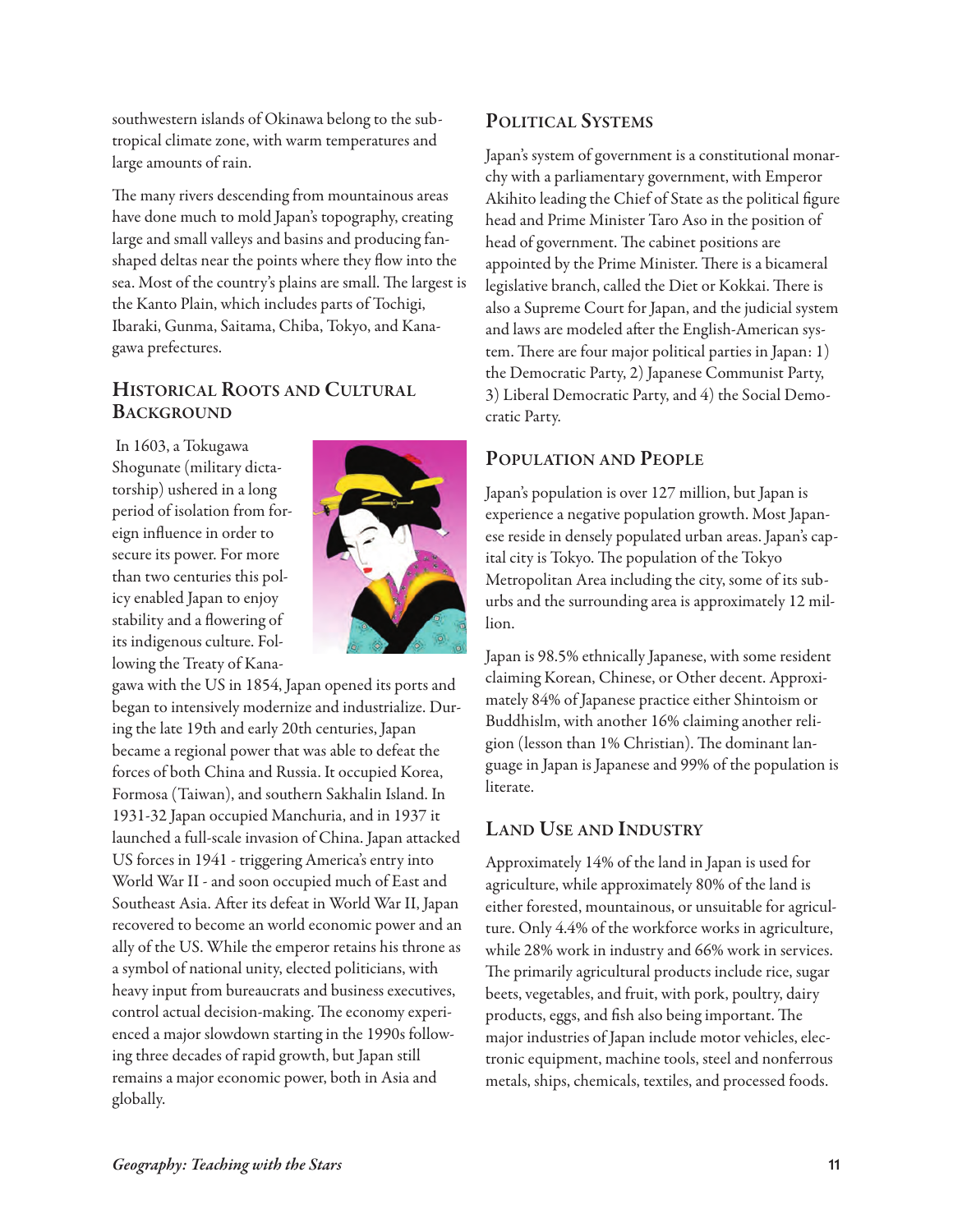## **econoMic systeMs**

Japan is the third-largest economy in the world after the US and China. Two notable characteristic of the post-war economy were the close interlocking structures of manufacturers, suppliers, and distributors, known as keiretsu, and the guarantee of lifetime employment for a substantial portion of the urban labor force. Both features are now eroding under the dual pressures of global competition and domestic demographic change. Japan's industrial sector is heavily dependent on imported raw materials and fuels. A tiny agricultural sector is highly subsidized and protected, with crop yields among the highest in the world. Usually self sufficient in rice, Japan imports about 60% of its food on a caloric basis. Japan maintains one of the world's largest fishing fleets and accounts for nearly 15% of the global catch. Japan's economy grew rapidly from the 1960s-1980s, but slowed in the 1990s. Currently Japan faces two major problems: government debt and an aging population.

#### *Exports:*

Japan's major exports include transport equipment, motor vehicles, semiconductors, electrical machinery, chemicals. Japan primarily exports these products to the United States (20.4%), China (15.3%), South Korea (7.6%), Taiwan (6.3%), and Hong Kong (5.4%).

#### *Imports:*

Japan's major imports include machinery and equipment, fuels, foodstuffs, chemicals, textiles, raw materials. Japan primarily imports these products from China (20.5%), US (11.6%), Saudi Arabia (5.7%), UAE (5.2%), Australia (5%), South Korea (4.4%), and Indonesia (4.2%).

## **cUstoMs anD coUrtesies**

#### *Food:*

Culinary originality was able to explode in Japan during the 250 year isolationist period. The different regions were able to develop distinct styles and dishes, typically specializing in particular flavors or styles. Hokkaido developed dishes based on seafood. The plains area, where cattle were raised, gave rise to beef

dishes and cooking styles. Tokyo became the culinary capital of Japan. Some common Japanese foods are:

**sukiyaki:** Sukiyaki is prepared right at the table by cooking thinly sliced beef together with vegetables, tofu and vermicelli. **tempura:** Tempura is food deepfried in vegetable oil after being coated with a mixture of egg, water and wheat flour. Among the ingredients used are prawns, fish in season and vegetables. **sushi:** Sushi is a small piece of raw seafood placed on a ball of vinegared rice. The most common ingredients are tuna, squid and prawns. Cucumber, pickled radish and sweet egg omelet are also served. **sashimi:** Sashimi is sliced raw fish eaten with soy sauce. **Kaiseki ryori:** Kaiseki ryori is regarded as Japan's most exquisite culinary refinement. Consisting mainly of vegetables and fish with a seasoning base of seaweed and mushrooms, the dishes are characterized by their refined savor. **yakitori:** Yakitori is made up of small pieces of chicken meat, liver and vegetables skewered on a bamboo stick and grilled over hot coals. **soba and udon:** Soba and udon are two kinds of Japanese noodles. Soba is made from buckwheat flour and udon from wheat flour. They are served either in a broth or dipped in sauce and are available in hundreds of delicious variations.

#### *Traditions:*

The Japanese culture has a massive amount of culture and traditions for almost everything. Festivals, tea ceremonies, cooking, and sake brewing among numerous other examples are highly ritualized and precise.

Tea Ceremony: The tea ceremony (chanoyu), which is also known as the Way of Tea (chado or sado), is the ritualized preparation and serving of powdered green tea in the presence of guests. A full-length formal tea ceremony involves a meal (*chakaiseki*) and two servings of tea (koicha and usucha) and lasts approximately four hours, during which the host engages his whole being in the creation of an occasion designed to bring aesthetic, intellectual, and physical enjoyment and peace of mind to the guests. **Kabuki:** Kabuki is characterized by its stylized acting, its gorgeous costumes and its spectacular scale. However, the features which spring most readily to mind in connection with kabuki are probably the *mawari-butai*, or revolving stage, the violent makeup of the *aragoto* actor, and the oyama, or female roles, played by male actors. **calligraphy:** Sho,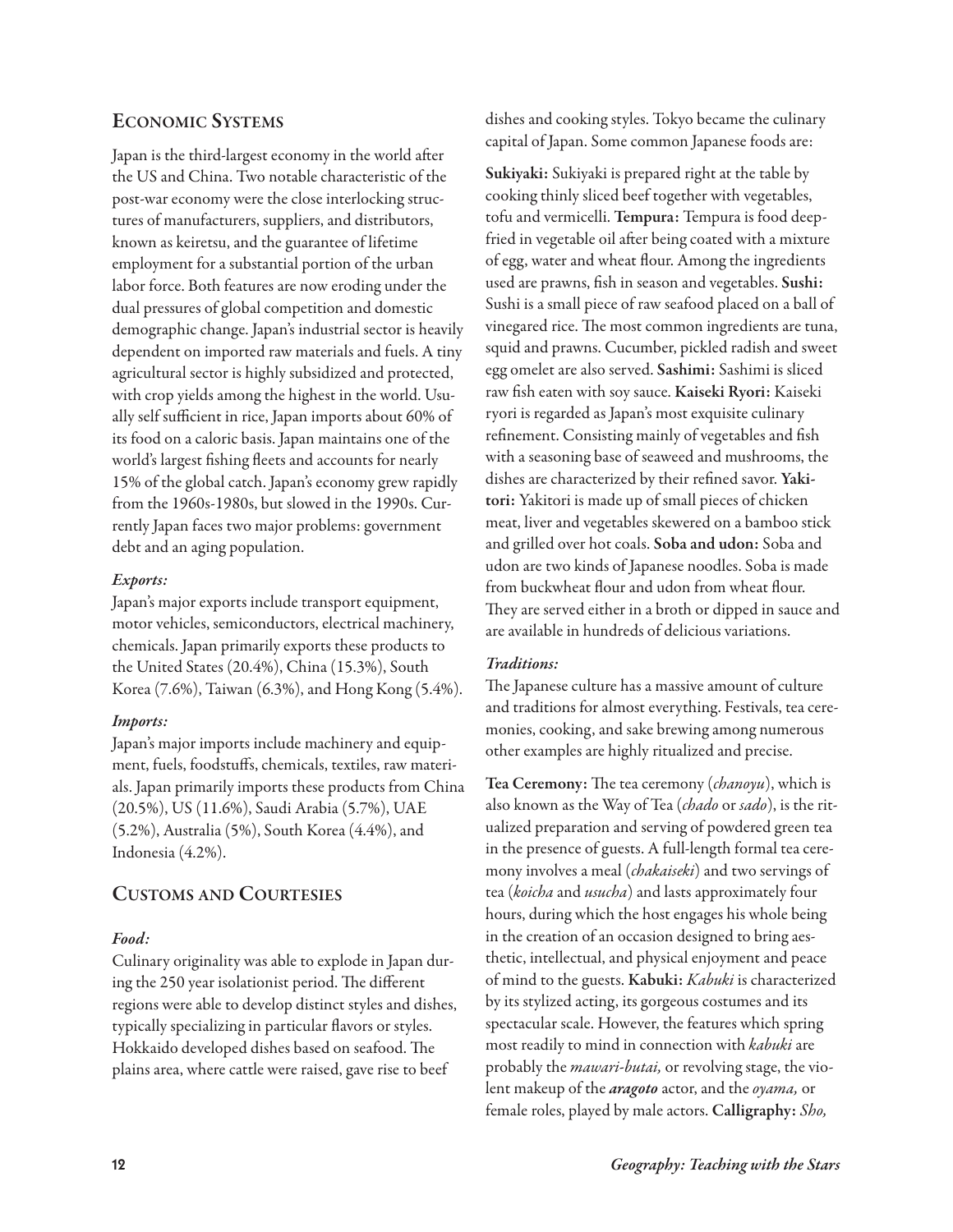or calligraphy, is one of the unique arts of the East. In it, beauty is sought through the shape and position of the characters drawn, the gradation of the ink, and the force of the brushstrokes. **ikebana:** Japanese floral art (ikebana) was brought to its peak of refinement in the latter half of the sixteenth century by its founder, Senno-Rikyû. At present, there are about three thousand schools of ikebana, two of the better-known ones being the Ikenobô school and the Ohara school.

## **environMentaL issUes**

As a result of Japan's power plant emissions, Japan is now dealing with air pollution and acid rain. Acid rain has degraded water quality and aquatic life. Japan is also one of the largest consumers of fish and timber in the world, contributing to massive depletion of these resources in Asia and around the world.

Source: CIA World Factbook.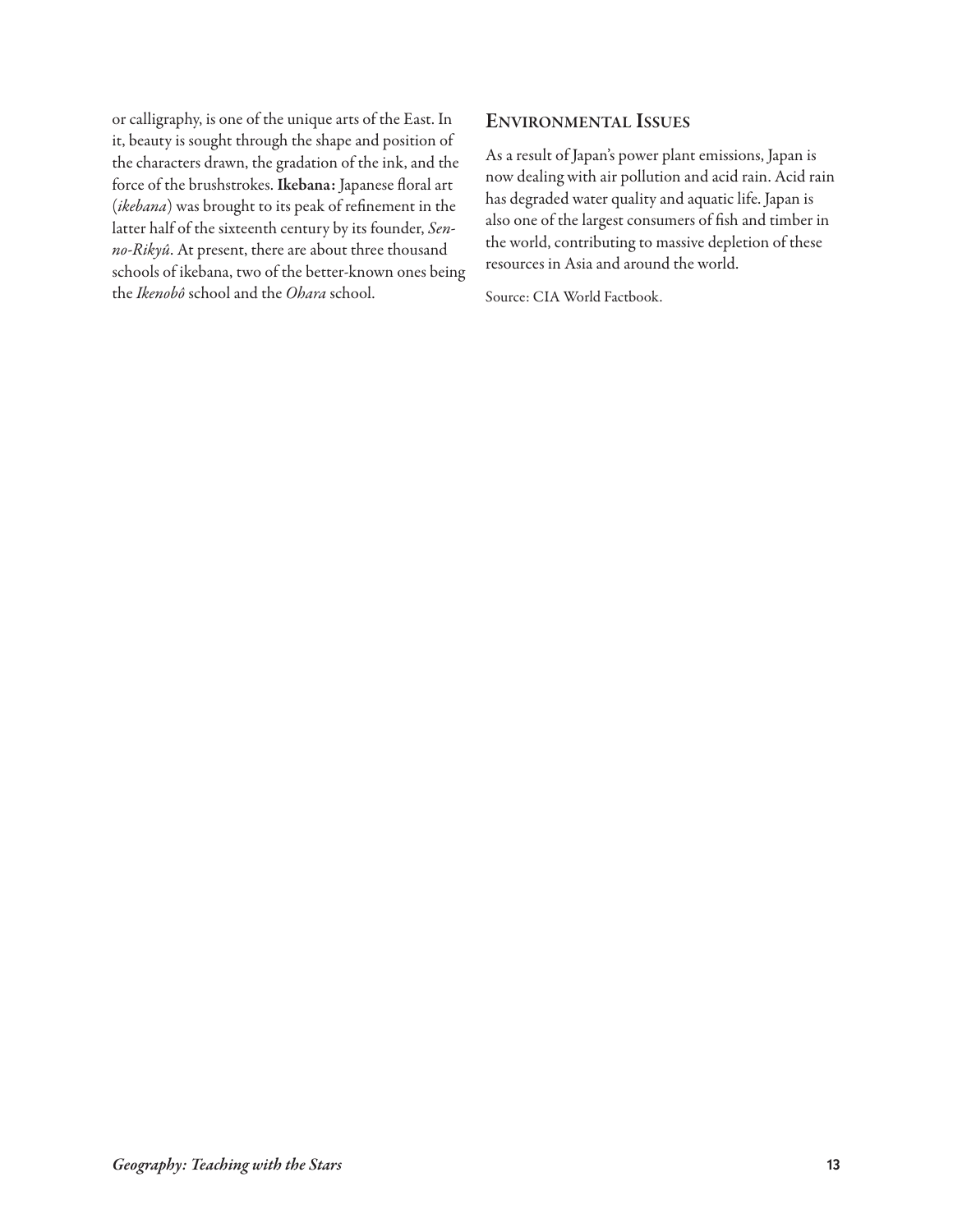## **MONGOLIA**

| Quick Facts about Mongolia |                        |  |  |  |
|----------------------------|------------------------|--|--|--|
| Capital                    | Ulaanbaatar            |  |  |  |
| Population                 | 3,041,142              |  |  |  |
| Dominant Language          | Khalkha Mongol         |  |  |  |
| Government Type            | Parliamentary republic |  |  |  |
| Urbanization               | 60%                    |  |  |  |
| GDP per capita (PPP)       | \$3,200                |  |  |  |
| Literacy Rate              | 97.8%                  |  |  |  |
| Life Expectancy            | $67.5$ years           |  |  |  |

## **Location anD capitaL**

Mongolia is a landlocked country in northern Asia, sandwiched between China and Russia. Its capital, Ulaanbaatar, also spelled Ulan Bator, is an independent municipality not part of any province, and its population as of 2008 is just over 1 million, 38% of the nation's population.

# **physicaL LanDscape, cLiMate, natUraL resoUrces**

The terrain of Mongolia is one of mountains and rolling plateaus, with a high degree of relief. The landscape includes one of Asia's largest freshwater lakes (Lake Khövsgöl), many salt lakes, marshes, sand dunes, rolling grasslands, alpine forests, and permanent montane glaciers. Northern and western Mongolia are seismically active zones, with frequent earthquakes and many hot springs and extinct volcanoes. Mongolia has three major mountain ranges: the Altay Mountains in

western Mongolia; the Khangai Mountains, occupying much of central and north-central Mongolia; and the Khentii Mountains near the Russian border to the northeast of Ulaanbaatar. Much of eastern Mongolia is occupied by a plain, and the lowest area at 1,837 feet (560 meters) is a southwest-to-northeast trending depression that reaches from the Gobi Desert region in the south

near China to the eastern frontier. Natural resources include oil, coal, copper, molybdenum, tungsten, phosphates, tin, nickel, zinc, fluorspar, gold, silver, and iron.

Because of its high elevation (at 4,300 feet, or 1,360 meters), relatively high latitude, and location hundreds of miles from any coast, Ulaanbaatar is the coldest national capital in the world, with a monsoon-influenced subarctic climate with brief, warm summers and long, very cold and dry winters. Precipitation is heavily concentrated in the warmer months. It has an average annual temperature of 29.7 °F (-1.3 °C). The city lies in the zone of sporadic permafrost, which means that building is difficult in sheltered aspects that preclude thawing in the summer, but easier on more exposed ones where soils fully thaw. Suburban residents live in traditional gers that do not protrude into the soil.



**14** *Geography: Teaching with the Stars*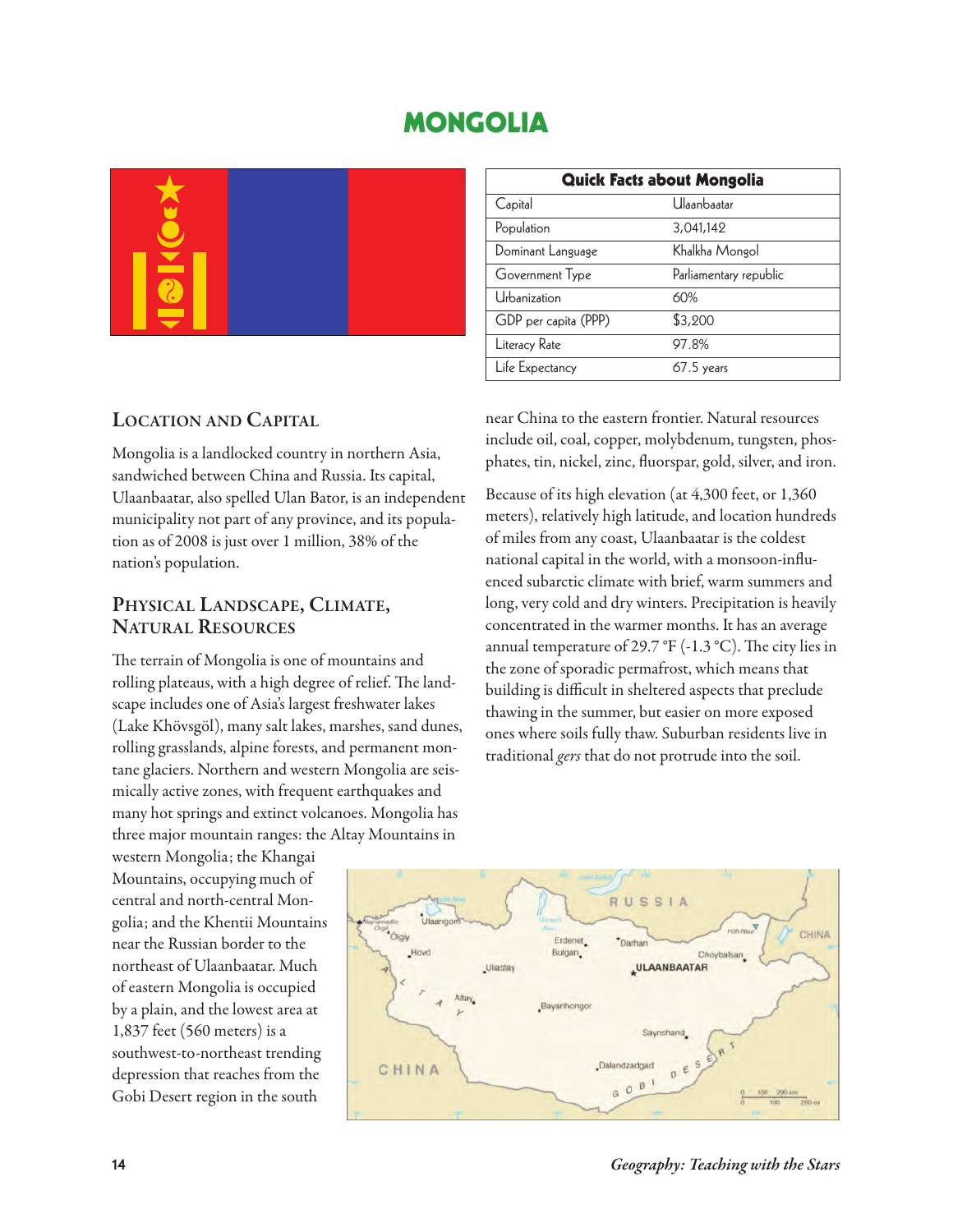## **historicaL roots**

The Mongols lived in the outer reaches of the Gobi Desert in what is now Outer Mongolia. They were a pastoral and tribal people that did not really seem to be of any consequence to neighboring peoples. The Mongols were a group of disunified tribes that would gather regularly during annual migrations; although they elected chiefs over the tribes at these meetings, they never unified into a single people. The area of what is now Mongolia has been ruled by various nomadic empires, including the Xiongnu, the Xianbei, the Rouran, the Gökturks, and others. The Mongol Empire was founded in 1206 by Genghis Khan, who created an



incredibly expansive empire, extending west to east from Poland to Siberia, and north to south from Moscow to the Arabian peninsula and Siberia to Vietnam. In 1260, Kublai Khan, a grandson of Genghis Khan, became Great Khan. Four years later he relocated his capital from Mongolia to Beijing in northern China, and in 1271 he adopted a Chinese dynastic name, the Yuan. Kublai Khan had decided to become the emperor of China and start a new dynasty; within a few short years, the Mongols had conquered all of southern China. After the collapse of the Yuan Dynasty, the Mongols returned to their earlier patterns. In the 16th and 17th centuries, Mongolia came under the influence of Tibetan Buddhism. At the end of the 17th century, most of Mongolia had been incorporated into the area ruled by the Qing Dynasty. During the collapse of the Qing Dynasty in 1911, Mongolia declared independence, but had to struggle until 1921 to firmly establish *de-facto* independence, and until 1945 to gain international recognition. As a consequence, it came under strong Russian and Soviet influence: In 1924,

the Mongolian People's Republic was declared, and Mongolian politics began to follow the same patterns as Soviet politics of the time. After the breakdown of communist regimes in Eastern Europe in late 1989, Mongolia saw its own Democratic Revolution in early 1990, which led to a multi-party system, a new constitution in 1992, and the rather rough transition to a market economy.

## **poLiticaL systeMs**

As a democracy, Mongolia has an executive, legislative, and judicial branch. The legislature is the unicameral State Great Hural, which has 76 seats. Members are elected by popular vote to serve four-year terms. Following legislative elections, the leader of the majority party or majority coalition is usually elected prime minister by State Great Hural. Presidential candidates are nominated by political parties represented in State Great Hural and elected by popular vote for a four-year term, and are eligible for a second term. The Supreme Court serves as appeals court for people's and provincial courts, but rarely overturns verdicts of lower courts. Judges are nominated by the General Council of Courts and approved by the president.

## **popULation anD peopLe**

Mongolia is a sparsely populated country. Approximately 30% of the country's 3 million people are nomadic or semi-nomadic. The predominant religion in Mongolia is Tibetan Buddhism, and the majority of the state's citizens are of the Mongol ethnicity, though Kazakhs, Tuvans, and other minorities also live in the country, especially in the west. Poverty in Mongolia is magnified by the harsh climate, where on average a third of household or institutional budget is spent just on heating and shelter to so as to survive the cold or stay warm.

## **LanD Use anD inDUstries**

The country contains very little arable land and 0% of the land is dedicated to permanent crops, though 34% of the population is employed in agriculture. Although pastoral land use patterns have altered over time in response to the changing political economy, mobility and flexibility remain hallmarks of sustainable grazing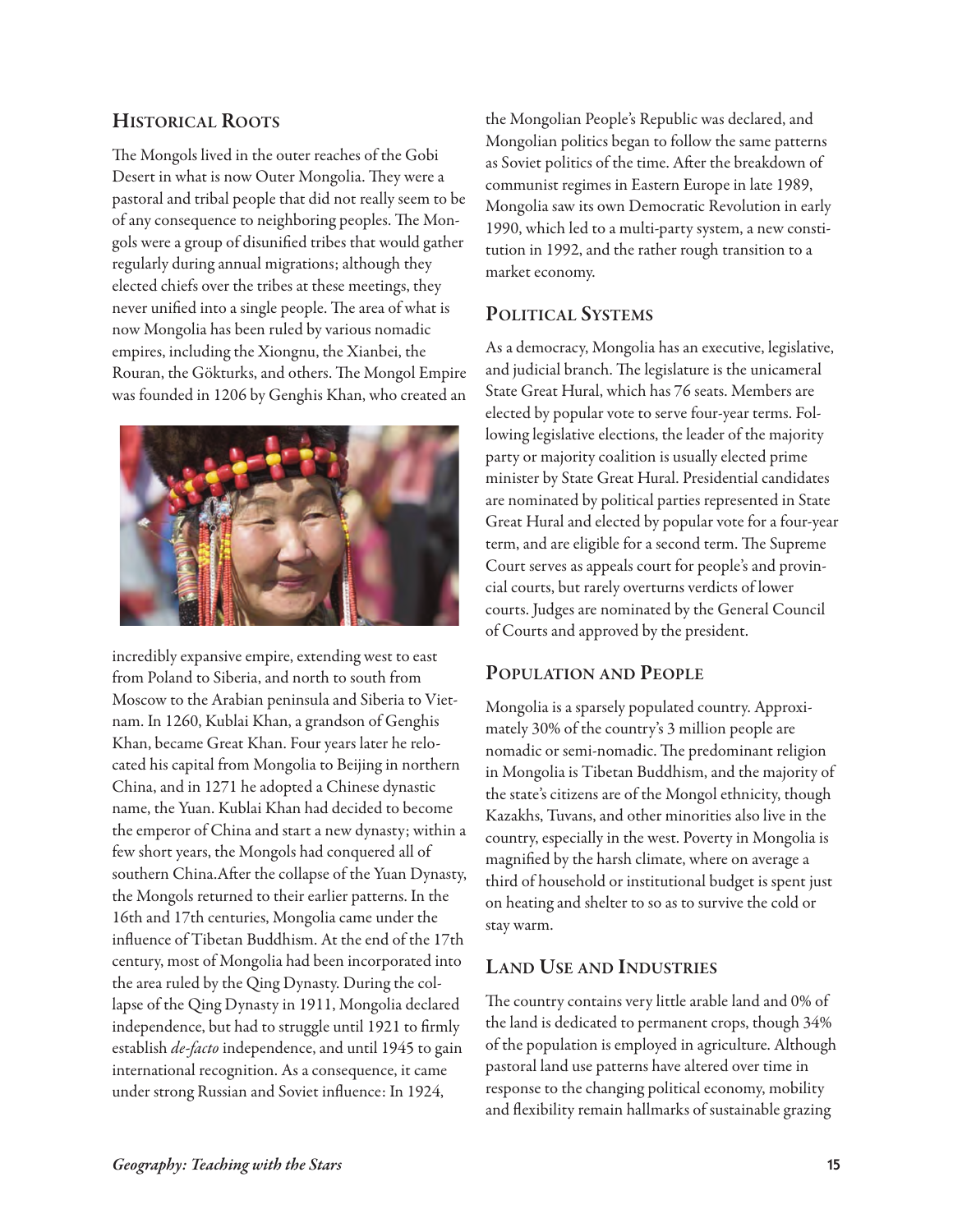in this harsh and variable climate, as do the communal use and management of pasturelands. Recent changes in Mongolia's political economy threaten the continued sustainability of Mongolian pastoral systems due to increasing poverty and declining mobility among herders and the weakening of both formal and customary pasture management institutions. Major industries include construction and construction materials, mining (coal, copper, molybdenum, fluorspar, tin, tungsten, and gold), oil, food and beverages, and the processing of animal products, cashmere and natural fiber manufacturing.

## **econoMic systeMs**

Economic activity in Mongolia has traditionally been based on herding and agriculture. Mongolia has extensive mineral deposits. Copper, coal, gold, molybdenum, fluorspar, uranium, tin, and tungsten account for a large part of industrial production and foreign direct investment. Soviet assistance, at its height one-third of GDP, disappeared almost overnight in 1990 and 1991 at the time of the dismantlement of the USSR. The following decade saw Mongolia endure both deep recession because of political inaction and natural disasters, as well as economic growth because of reform-embracing, free-market economics and extensive privatization of the formerly state-run economy. Severe winters and summer droughts in 2000-02 resulted in massive livestock die-off and zero or negative GDP growth. This was compounded by falling prices for Mongolia's primary sector exports and widespread opposition to privatization. Growth averaged nearly 9% per year in 2004-08, largely because of high copper prices and new gold production. In 2008, falling prices for copper and other mineral exports reduced government revenues and forced spending cuts. The global credit crisis has stalled growth in key sectors, especially those that had been fueled by foreign investment. Mongolia's economy continues to be heavily influenced by its neighbors. Mongolia purchases 95% of its petroleum products and a substantial amount of electric power from Russia, leaving it vulnerable to price increases.

## *Exports:*

Mongolia exports copper, apparel, livestock, animal products, cashmere, wool, hides, fluorspar, other nonferrous metals, and coal to China (71.9%), Canada (10.7%), and the United States (4.8%).

#### *Imports:*

Imports include machinery and equipment, fuel, cars, food products, industrial consumer goods, chemicals, building materials, sugar, and tea from China (32%), Russia (29.4%), South Korea (7.9%), Japan (7.2%).

## **cUstoMs anD coUrtesies**

Mongolian culture has been heavily influenced by the Mongol nomadic way of life. Other important influences are from Tibet and Tibetan Buddhism, and from China. In the 20th century, Russian culture and, via Russia, European cultures have had a strong effect on Mongolia. Mongolian dress has changed little since the days of the empire, because it is supremely well-adapted to the conditions of life on the steppe and the daily activities of pastoral nomads. However, there have been some changes in styles which distinguish modern Mongolian dress from historic costume. For a child, the first big celebration is the first haircut, usually at an age between three and five. Birthdays were not celebrated in the old times, but these days, birthday parties are popular. Wedding ceremonies traditionally include the hand-over of a new ger to the marrying couple. Deceased relatives were usually put to rest in the open, where the corpses would be eaten by animals and birds. Nowadays, corpses are usually buried.

## **environMentaL issUes**

Mongolia has limited natural fresh water resources in some areas. The policies of former Communist regimes promoted rapid urbanization and industrial growth that had negative effects on the environment, including the burning of soft coal in power plants. Deforestation and overgrazing that have led to an increase in soil erosion. Finally, desertification and mining activities had a negative effect on the environment.

Source: CIA World Factbook.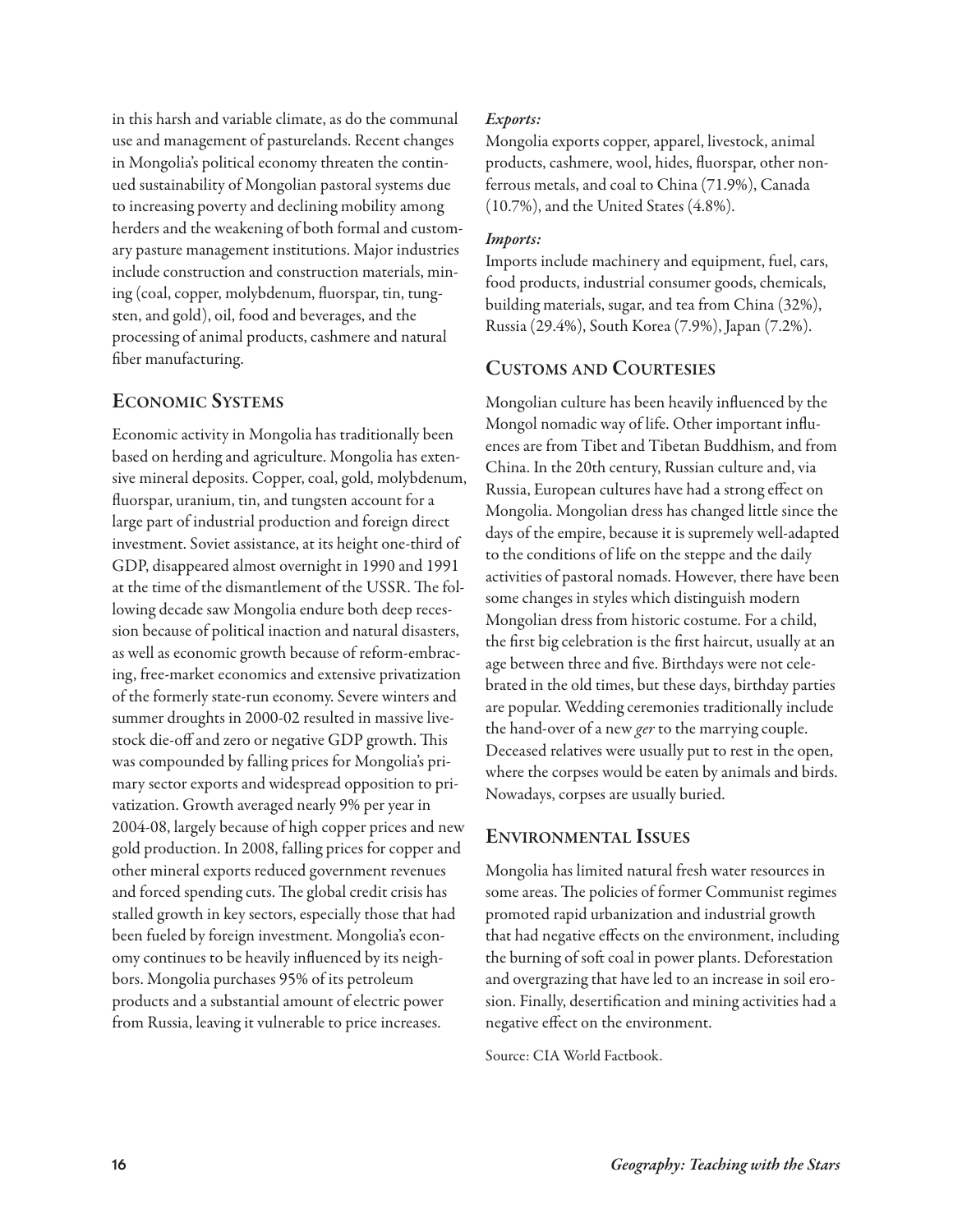## **NORTH KOREA**



| <b>Quick Facts about North Korea</b> |                 |  |  |
|--------------------------------------|-----------------|--|--|
| Capital                              | Pyongyang       |  |  |
| Population                           | 22,665,345      |  |  |
| Dominant Language                    | Korean          |  |  |
| Government Type                      | Communist State |  |  |
| Urbanization                         | 63%             |  |  |
| GDP per capita (PPP)                 | \$1,700         |  |  |
| Literacy Rate                        | 99%             |  |  |
| Life Expectancy                      | 63.8 years      |  |  |

## **Location anD capitaL**

North Korea is located in Eastern Asia, on the northern half of the Korean Peninsula bordering the Korea Bay and the Sea of Japan, between China and South Korea. The capital city is Pyongyang.

# **physicaL LanDscape, cLiMate, natUraL resoUrces**

North Korea occupies the northern portion of the Korean Peninsula, covering an area of 120,540 square kilometres (46,541 sq mi). North Korea shares land borders with People's Republic of China and Russia to the north, and borders South Korea along the Korean Demilitarized Zone. To its west are the Yellow Sea and Korea Bay, and to its east lies Japan across the Sea of Japan (East Sea of Korea). The highest point in North Korea is Paektu-san Mountain at 2,744 metres  $(9,003 \text{ ft})$ . The longest river is the Amnok River which flows for 790 kilometres (491 mi).

North Korea's climate is relatively temperate, with precipitation heavier in summer during a short rainy season called *changma*, and winters that can be bitterly cold. On August 7, 2007, the most devastating floods in 40 years caused the North Korean Government to ask for international help. NGOs, such as the Red Cross, asked people to raise funds because they feared a humanitarian catastrophe.

The capital and largest city is Pyongyang; other major cities include Kaesong in the south, Sinuiju in the northwest, Wonsan and Hamhung in the east and Chongjin in the northeast.

## **historicaL roots anD cULtUraL bacKGroUnD**

An independent kingdom for much of its long history, Korea was occupied by Japan beginning in 1905 following the Russo-Japanese War. Five years later, Japan formally annexed the entire peninsula. Following World War II, Korea was split with the northern half coming under Soviet-sponsored Communist control. North Korea (DPRK), under its founder President KIM Il Sung, adopted a policy of ostensible diplomatic and economic "self-reliance" as a check against outside influence. The DPRK demonized the US as the ultimate threat to its social system through state-funded propaganda, and molded political, economic, and mili-

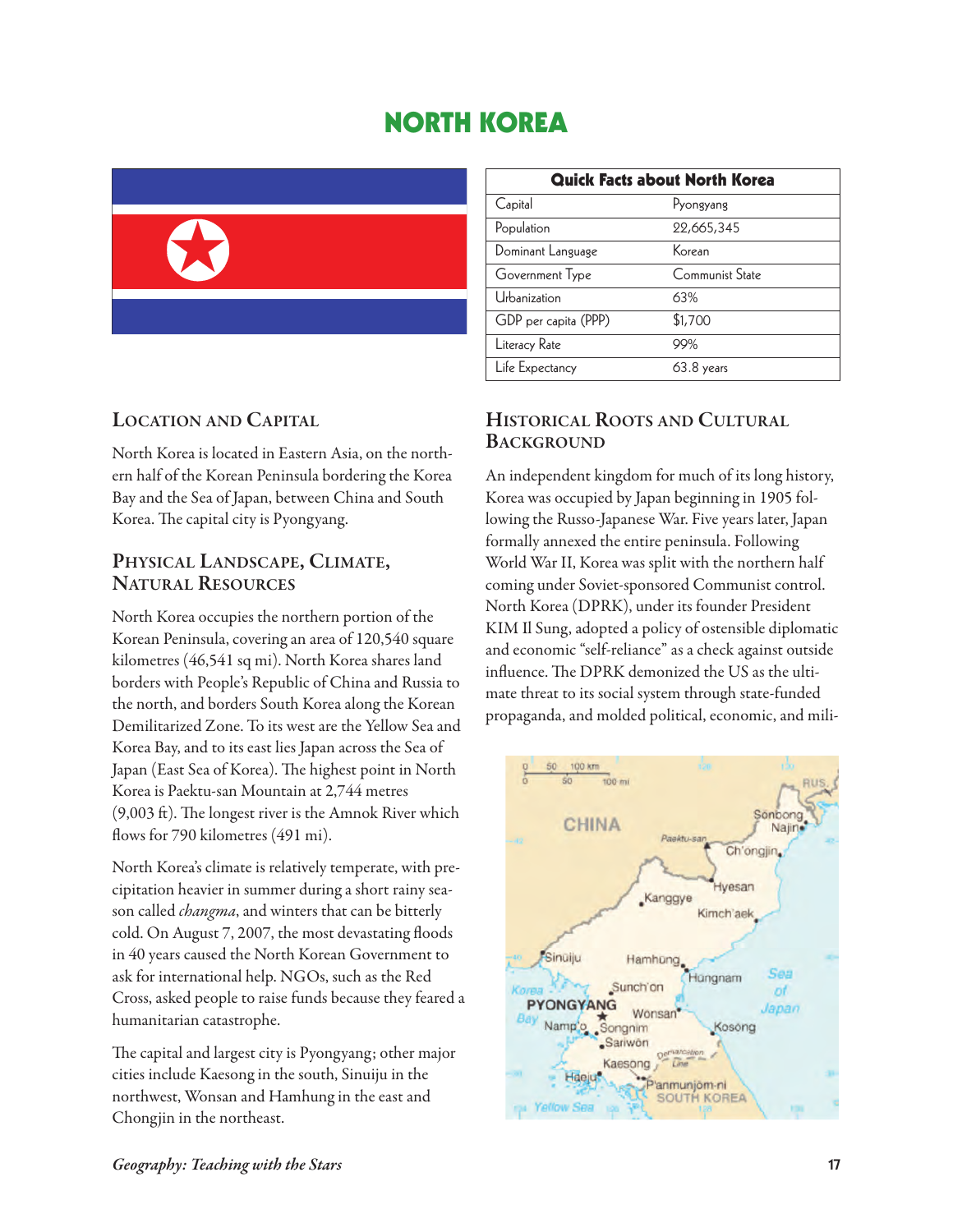

tary policies around the core ideological objective of eventual unification of Korea under Pyongyang's control. KIM's son, the current ruler KIM Jong Il, was officially

designated as his father's successor in 1980, assuming a growing political and managerial role until the elder KIM's death in 1994. After decades of economic mismanagement and resource misallocation, the DPRK since the mid-1990s has relied heavily on international aid to feed its population.

## **poLiticaL systeMs**

North Korea is a self-described Juche (self-reliant) state with a pronounced cult of personality organized around Kim Il-sung (the founder of North Korea and the country's first and only president) and his son and heir, Kim Jong-il (in picture to right). Following Kim Il-sung's death in 1994, he was not replaced, but instead received the designation of "Eternal President", and was entombed in the vast Kumsusan Memorial Palace in central Pyongyang.

Although the active position of president has been abolished in deference to the memory of Kim Il-sung, the de facto head of state is Kim Jong-il, who is Chairman of the National Defense Commission of North Korea. The legislature of North Korea is the Supreme People's Assembly, currently led by President Kim Yong-nam. The other senior government figure is Premier Kim Yong-il.

North Korea is a single-party state. The governing party is the Democratic Front for the Reunification of the Fatherland, a coalition of the Workers' Party of Korea and two other smaller parties, the Korean Social

Democratic Party and the Chondoist Chongu Party. These parties nominate all candidates for office and hold all seats in the Supreme People's Assembly.

## **popULation anD peopLe**

The population of North Korea is just over 22.5 million people. The North Koreans are ethnically homogeneous, but there is a small Chinese community and a few ethnic Japanese living within the country. Most North Koreans are traditionally Buddhist and Confucianists, but there are some Christians and syncretic Chondogyo (Religion of the Heavenly Way). However, it is important to note that religious activities are now almost nonexistent with government-sponsored religious groups existing to provide illusion of religious freedom.

## **LanD Use anD inDUstry**

Approximately 37% of North Koreans work in agriculture, with 22% of the land being arable and only 1.66% of the land being used for permanent crops. The major crops of North Korea include rice, corn, potatoes, and soybeans, as well as cattle, pigs, pork, and eggs. The remaining 63% of North Koreans work in either industry or services. The major industries of North Korea are military products, machine building, mining (coal, iron ore, limestone, magnesite, graphite, copper, zinc, lead, and precious metals), metallurgy, textiles, and food processing.

## **econoMic systeMs**

North Korea has an industrialized, command economy, almost completely isolated from the rest of the world. North Korea's isolation policy means that international trade is highly restricted, hampering a significant potential for economic growth. Nonetheless, due to its strategic location in East Asia connecting four major economies and having a cheap, young and skilled workforce, the North Korean economy could grow to 6-7% annually "with the right incentives and reform measures".

## *Exports:*

The primary exports of North Korea are minerals, metallurgical products, manufactures (including arma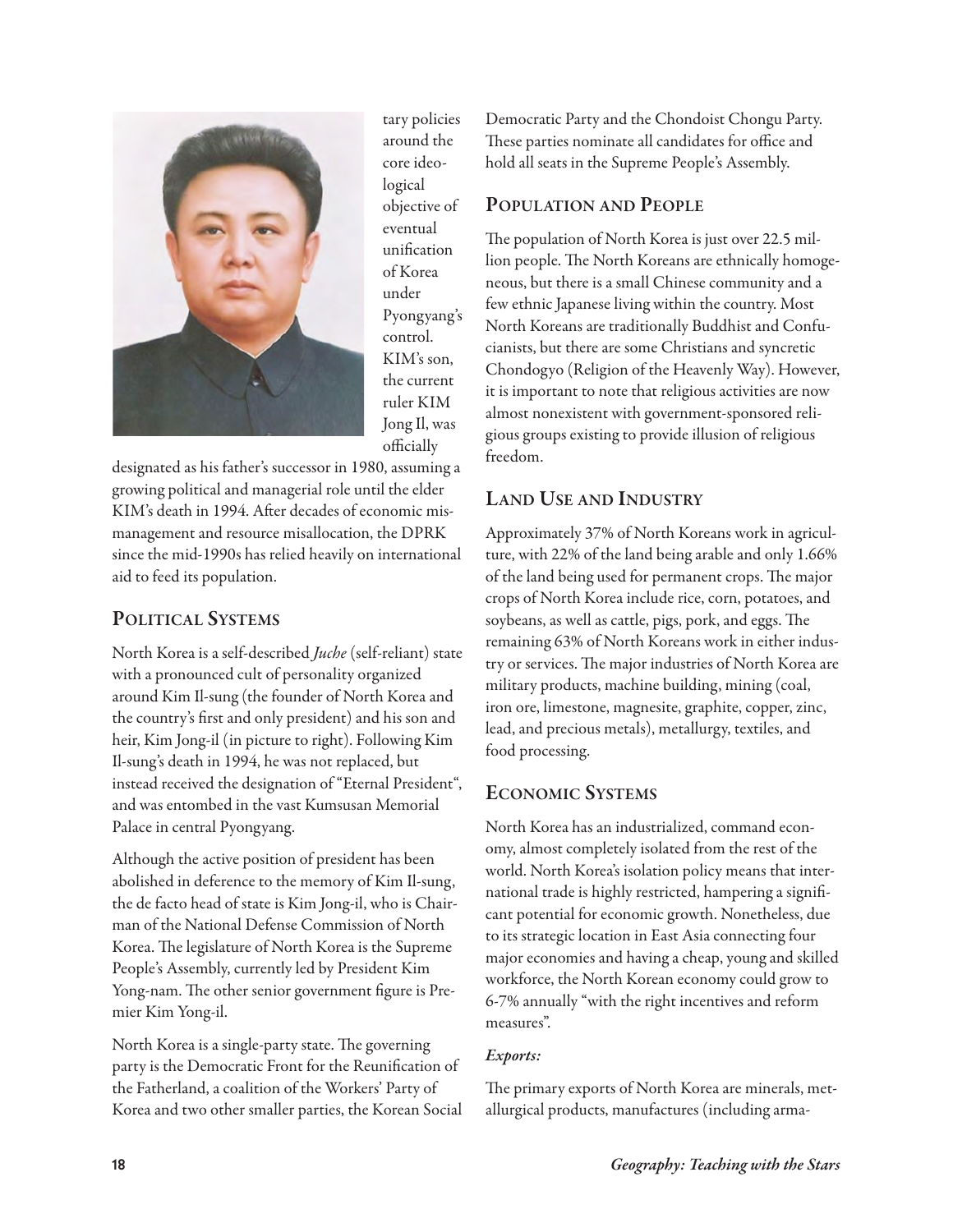ments), textiles, agricultural and fishery products, and North Korea exports these products to South Korea (45%), China (35%), Thailand (5%).

#### *Imports:*

The primary imports to North Korea are petroleum, cooking coal, machinery and equipment, textiles, and grain, which come primarily from China (27%), South Korea (16%), Thailand (9%), and Russia (7%).

## **cULtUre, cUstoMs, anD coUrtesies**

There is a vast cult of personality around Kim Il-sung and Kim Jong-il and much of North Korea's literature, popular music, theater, and film glorify the two men.

A popular event in North Korea is the Mass Games. The most recent and largest Mass Games was called "Arirang". It was performed six nights a week for two months, and involved over 100,000 performers. Attendees to this event in recent years report that the anti-West sentiments have been toned down compared to previous performances. The Mass Games involve performances of dance, gymnastic, and choreographic routines which celebrate the history of North Korea and the Workers' Party Revolution. The Mass Games are held in Pyongyang at various venues (varying according to the scale of the Games in a particular year) including the May Day Stadium.

Culture is officially protected by the North Korean government. Large buildings committed to culture have been built, such as the People's Palace of Culture or the Grand People's Palace of Studies, both in Pyongyang. Outside the capital, there's a major theatre in Hamhung and in every city there are State-run theatres and stadiums.

## **environMentaL issUes**

North Korea has several environmental issues relating to water, including water pollution, inadequate supplies of potable water, and waterborne disease. Deforestation and soil erosion are also environmental issues in North Korea.

Source: CIA World Factbook and Library of Congress Country Studies.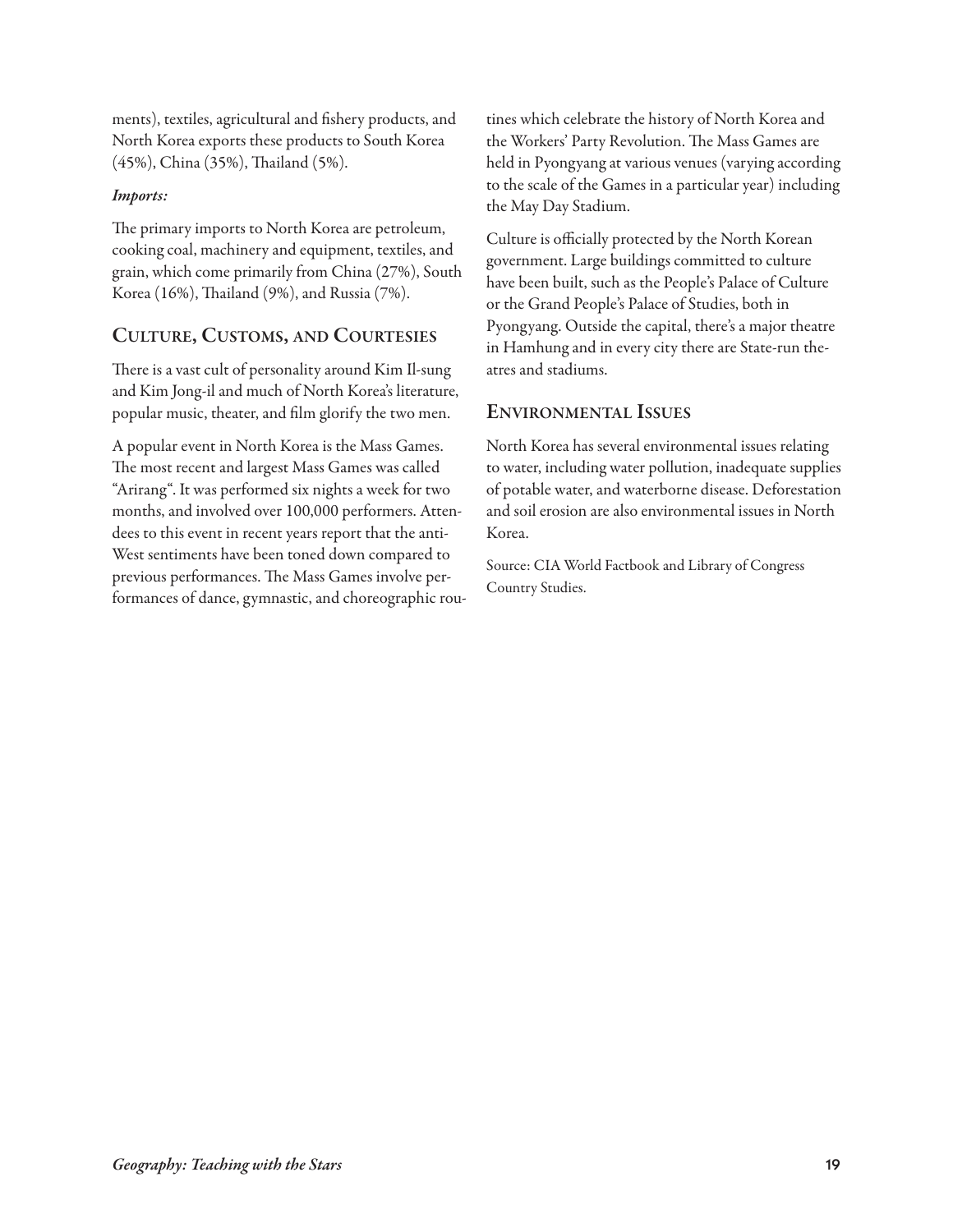## **SOUTH KOREA**



## **Location anD capitaL**

South Korea, also known as the Republic of Korea, is located on the southern half of the Korean peninsula between the Yellow Sea and the Sea of Japan. Occupying about 45% of the Korean peninsula (about 38,022 square miles, or 98,477 square kilometers), it is about the size of Portugal or Hungary, and is slightly larger than the state of Indiana. Its capital city is Seoul, located in the northwestern part of the country on the Han River.

## **physicaL LanDscape, cLiMate, natUraL resoUrces**

South Korea is a very hilly and mountainous place. Its highest peak is Hallasan, located on Jeju (Cheju) Island, at 6,397 feet (1,950 meters), and is the cone of a volcanic formation that constitutes the island. The lowest point is at sea level on the Sea of Japan. The south and west have coastal plains, and are more prone to low-level seismic activity. As part of the East Asian monsoonal region, South Korea has a temperate climate with four distinct seasons. The movement of air masses from the Asian continent exerts greater influence on South Korea's weather than does air movement from the Pacific Ocean. Winters are usually long, cold, and dry, whereas summers are short, hot, and humid. Spring and autumn are pleasant but short in duration. About two-thirds of the annual precipitation occurs between June and September. Despite this, the country generally has sufficient rainfall to sustain its agriculture. Serious droughts occur about once every eight

| <b>Quick Facts about South Korea</b> |            |  |  |
|--------------------------------------|------------|--|--|
| Capital                              | Seoul      |  |  |
| Population                           | 48,508,972 |  |  |
| Dominant Language                    | Korean     |  |  |
| Government Type                      | Republic   |  |  |
| Urbanization                         | 81%        |  |  |
| GDP per capita (PPP)                 | \$26,000   |  |  |
| Literacy Rate                        | 97.9%      |  |  |
| Life Expectancy                      | 78.7 years |  |  |

years, especially in the rice-producing southwestern part of the country. Natural resources include coal, tungsten, graphite, molybdenum and lead.

## **historicaL roots**

An independent Korean state or collection of states has existed almost continuously for several millennia. Between its initial unification of three predecessor Korean states in the 7th century until the 20th century, Korea existed as a single independent country. In 1905, following the Russo-Japanese War, Korea became a protectorate of imperial Japan, and in 1910 it was annexed as a colony. Korea regained its independence following Japan's surrender to the United States in

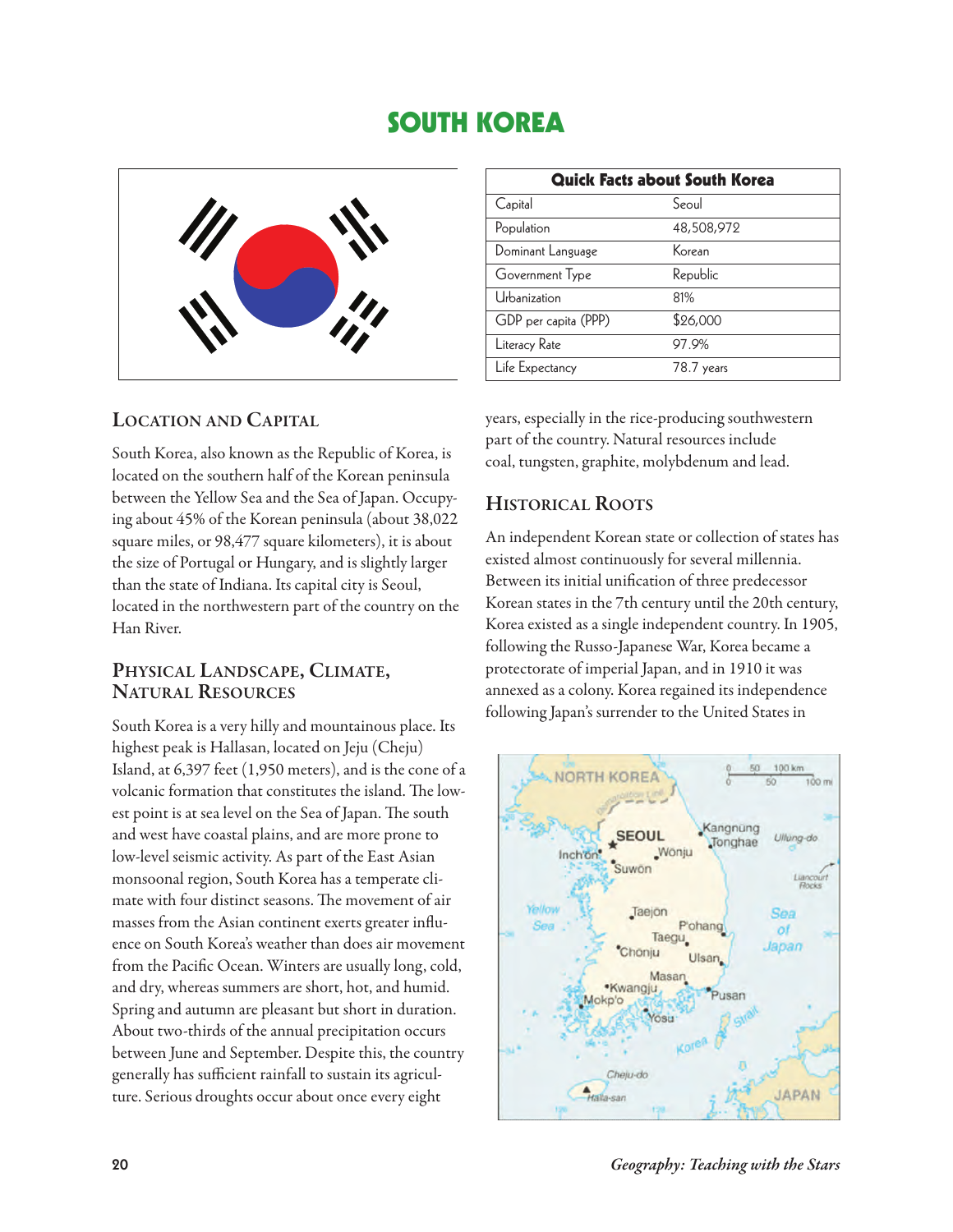1945. After World War II, a Republic of Korea (ROK) was set up in the southern half of the Korean Peninsula while a Communist-style government was installed in the north (the Democratic People's Republic of Korea, or DPRK). During the Korean War (1950-53), U.S. troops and UN forces fought alongside South Korean soldiers to defend South Korea from DPRK attacks that were supported by China and the Soviet Union. The original border between the two Korean states was the 38th parallel of latitude. After the Korean War, the Demilitarized Zone (DMZ) formed the boundary between the two. The DMZ is a heavily guarded, 4,000-meter-wide (2.48 miles) strip of land that runs along the line of cease-fire, the Demarcation Line, from the east to the west coasts for a distance of about 150 miles (241 kilometers). Since the ceasefire that ended the war, South Korea achieved rapid economic growth with per capita income rising to roughly 14 times the level of North Korea.

## **poLiticaL systeMs**

Today, South Korea is a fully functioning modern democracy. In 1993, Kim Young-sam became South Korea's first civilian president following 32 years of military rule. Like other democracies, South Korea has three branches of government: executive, legislative, and judicial. The executive branch has a president, prime minister, and a cabinet (called the State Council) appointed by the president on the prime minister's recommendations. Presidential elections are held every five years, the next to be in 2012, and presidents may serve only one term. The National Assembly, which is the legislative branch of government, approves the president's choice for prime minister. The National Assembly, or Kukhoe, is comprised of 299 seats, 243 of which are elected in single-seat constituencies, and the remaining 56 are elected by proportional representation. Representatives serve four-year terms. Supreme Court justices are appointed by the president and approved by the National Assembly.

## **popULation anD peopLe**

In the last several decades, South Korea has witnessed a rapid growth of its urban centers. The population of these areas now constitutes over 85 percent of the

national total. Urban growth has been particularly spectacular along the Seoul-Pusan corridor, the Seoul metropolitan area and the Kyongsang-do area. By contrast, the southwestern and northeastern peripheral



regions have sustained a considerable loss in population. Koreans are a homogenous ethnic group, with only about 20,000 Chinese living among the South Koreans.

The dominant language is Korean, and English is widely taught in schools as well. There are around 78 million speakers of the Korean language worldwide. Koreans use their own unique alphabet called Hangul. It is considered to be one of the most efficient alphabets in the world and has garnered unanimous praise from language experts for its scientific design and excellence. Most Koreans do not identify themselves with a religion.

## **LanD Use anD inDUstry**

Only 16.58% of land in South Korea is arable, and only 2% of that land is used for permanent crops. Major agricultural products of South Korea include rice, root crops, barley, vegetables, fruit, as well as cattle, pigs, chickens, milk, eggs, and fish. The major industries of South Korea include electronics, telecommunications, automobile production, chemicals, shipbuilding, and steel production.

## **econoMic systeMs**

The economy of South Korea is a highly developed trillion-dollar economy that is the 4th largest in Asia and 13th largest in the world. It sustained double-digit eco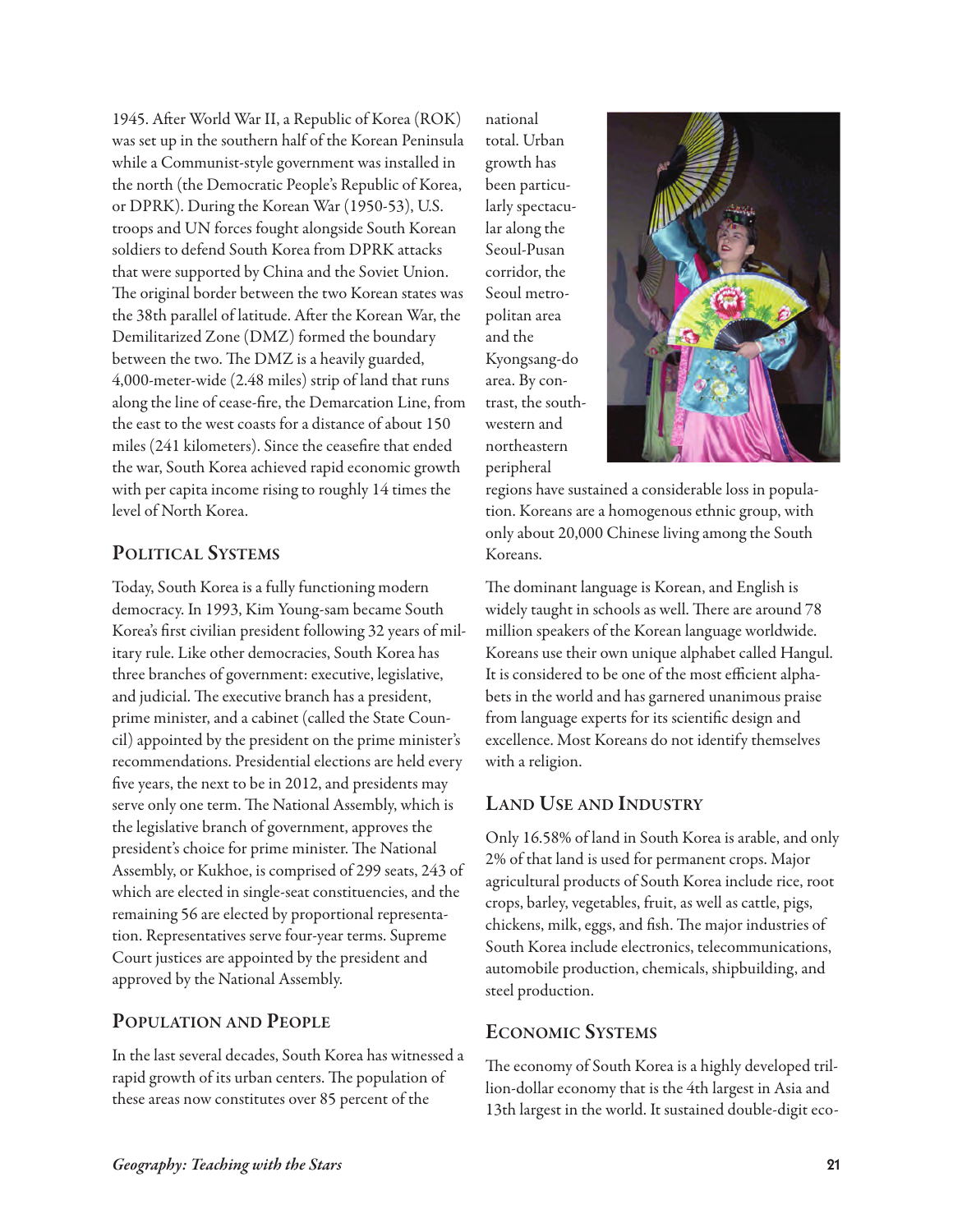nomic growth for decades, growing faster than any other major economy in the 20th century. South Korea's overnight transformation to a wealthy developed country in less than half a century is often called the Miracle on the Han River, and earned South Korea the distinctive reputation of "Asian Tiger" in the international community, joining Singapore, Taiwan and Hong Kong. Since the 1960s, South Korea has achieved an incredible record of growth and integration into the high-tech modern world economy. Four decades ago, GDP per capita was comparable with levels in the poorer countries of Africa and Asia. In 2004, South Korea joined the trillion-dollar club of world economies. In 2008, its GDP per capita was roughly the same as that of the Czech Republic and New Zealand. Initially, this success was achieved by a system of close government/business ties including directed credit, import restrictions, sponsorship of specific industries, and a strong labor effort. The government promoted the import of raw materials and technology at the expense of consumer goods and encouraged savings and investment over consumption. South Korea's corporatist economic system has many well known global conglomerates such as Samsung, Hyundai-Kia, and LG.

#### *Exports:*

South Korea's major exports include semiconductors, wireless telecommunications equipment, motor vehicles, computers, steel, ships, and petrochemicals. The country primarily exports products to China (22.1%), the United States (12.4%), Japan (7.1%), and Hong Kong (5%).

#### *Imports:*

Major imports are machinery, electronics and electronic equipment, oil, steel, transport equipment, organic chemicals, and plastics, coming from China (17.7%), Japan (15.8%), the United States (10.5%), and Saudi Arabia (5.9%).

## **cUstoMs anD coUrtesies**

Korea is one of the oldest continuous civilizations in the world and has 5,000 years of documented history. The current political separation of North and South Korea has resulted in divergence in modern Korean cultures; nevertheless, the traditional culture of Korea is historically shared by both states. While the historical links between Korea and China have resulted in extensive influences from China, Korea has nevertheless managed to retain a distinct cultural identity from its larger neighbor. Rice is the staple food of Korea. Having been an almost exclusively agricultural country until recently, the essential recipes in Korea are shaped by this experience. The main crops in Korea are rice, barley, and beans, but many supplementary crops are used. Fish and other seafood are also important because Korea is a peninsula. Kimchi is a traditional Korean pickled dish made of vegetables with varied seasonings. Its most common manifestation is the spicy baechu (cabbage) variety. Kimchi is the most common side dish in Korea, served with all meals, including breakfast. It is so ubiquitous that when taking photographs, South Koreans often will use the word "kimchi" in the same way as English speakers tend to use the word "cheese!"

#### **environMentaL issUes**

South Korea faces several environmental issues, including air pollution in large cities, acid rain, water pollution from the discharge of sewage and industrial effluents, and drift net fishing.

Source: CIA World Factbook and Library of Congress Country Studies.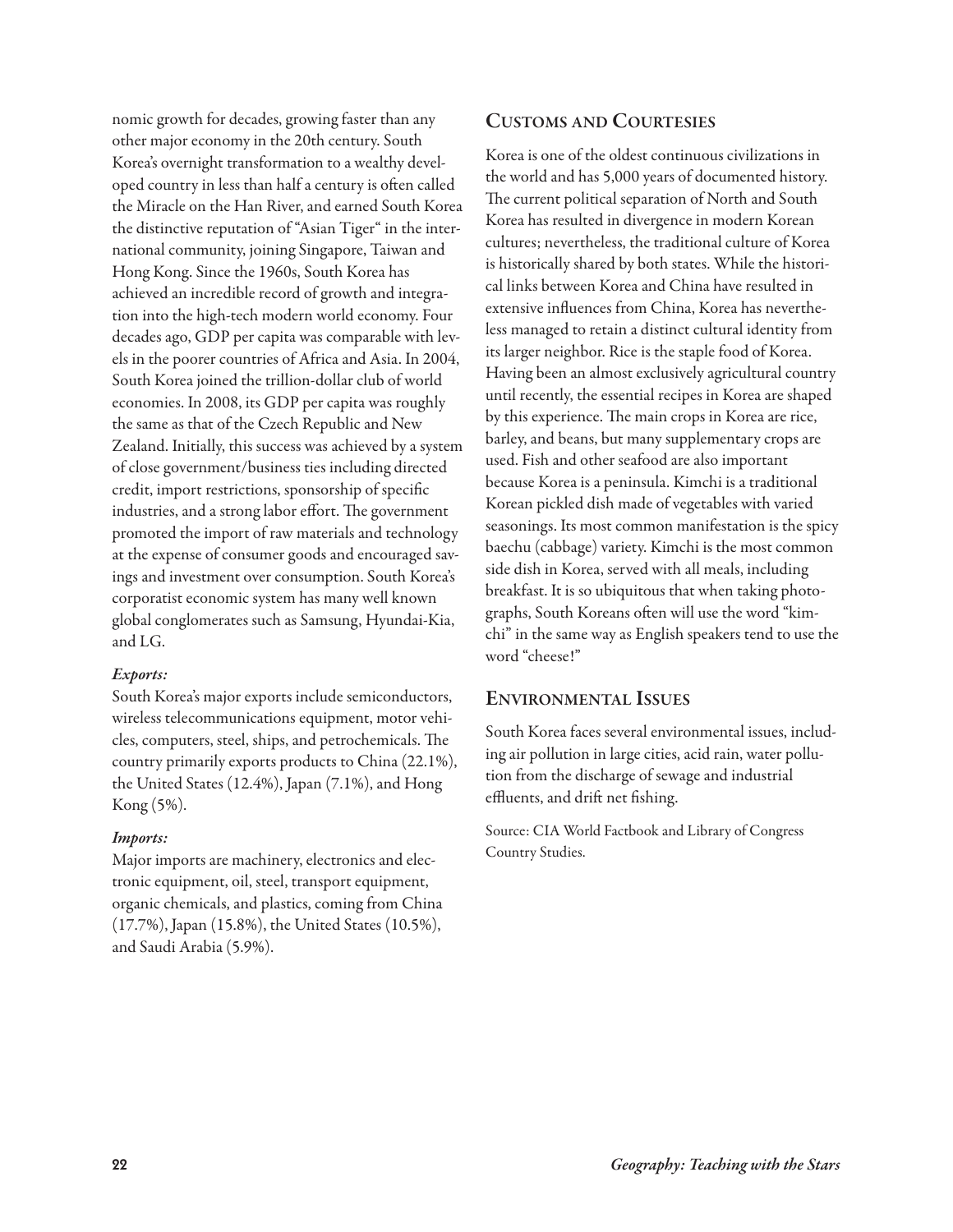## **TAIWAN**



## **Location anD capitaL**

Taiwan is located in eastern Asia, on an island off the southeastern coast of China, just north of the Philippines. The capital is Taipei, a large city located in northern Taiwan.

# **physicaL LanDscape, cLiMate, natUraL resoUrces**

Taiwan is a small island with the eastern two-thirds being mostly rugged mountains, covering approximately 63% of the island. There are flat to gently rolling plains in west of the island, which is also where most of the major cities and towns are located. The climate of Taiwan is tropical and warm, with the rainy season (monsoons) during June through August. Cloudiness is persistent all year. Taiwan also faces typhoons each year (hurricanes), between July to September.

Taiwan has fertile fields in the west, which have been attractive for Chinese immigrants over the last several centuries. However, only 1% of Taiwan's arable land is planted with permanent crops, largely the results of urbanization in the western portions of the island. Taiwan's natural resources included small deposits of coal, natural gas, limestone, marble, and asbestos.

## **historicaL roots**

Taiwan has had human settlement for at least 15,000 years, most of whom were seafaring people. It was not colonized until the 1600s, when Portuguese, Spanish, and Dutch, along with Chinese migration to the

| <b>Quick Facts about Taiwan</b> |                      |  |  |
|---------------------------------|----------------------|--|--|
| Capital                         | Taipei               |  |  |
| Population                      | 22,974,347           |  |  |
| Dominant Language               | Mandarin Chinese     |  |  |
| Government Type                 | multiparty democracy |  |  |
| Urbanization                    | 69%                  |  |  |
| GDP per capita (PPP)            | \$31,900             |  |  |
| Literacy Rate                   | 96.1%                |  |  |
| Life Expectancy                 | 77.96 years          |  |  |

island. During the Qing Dynasty period, Taiwan was made a province of China.

In 1895, military defeat forced China to cede Taiwan to Japan (the first Sino-Japanese War). Taiwan reverted to Chinese control after World War II. Following the Chinese Communist Party victory on the mainland in 1949, 2 million Nationalists fled to Taiwan and established a government using the 1946 constitution drawn up for all of China. Over the next five decades, the ruling authorities gradually democratized Taiwan and incorporated the local population within the governing structure. In 2000, Taiwan underwent its first peaceful transfer of power from the Nationalist Party to the Democratic Progressive Party. Throughout this

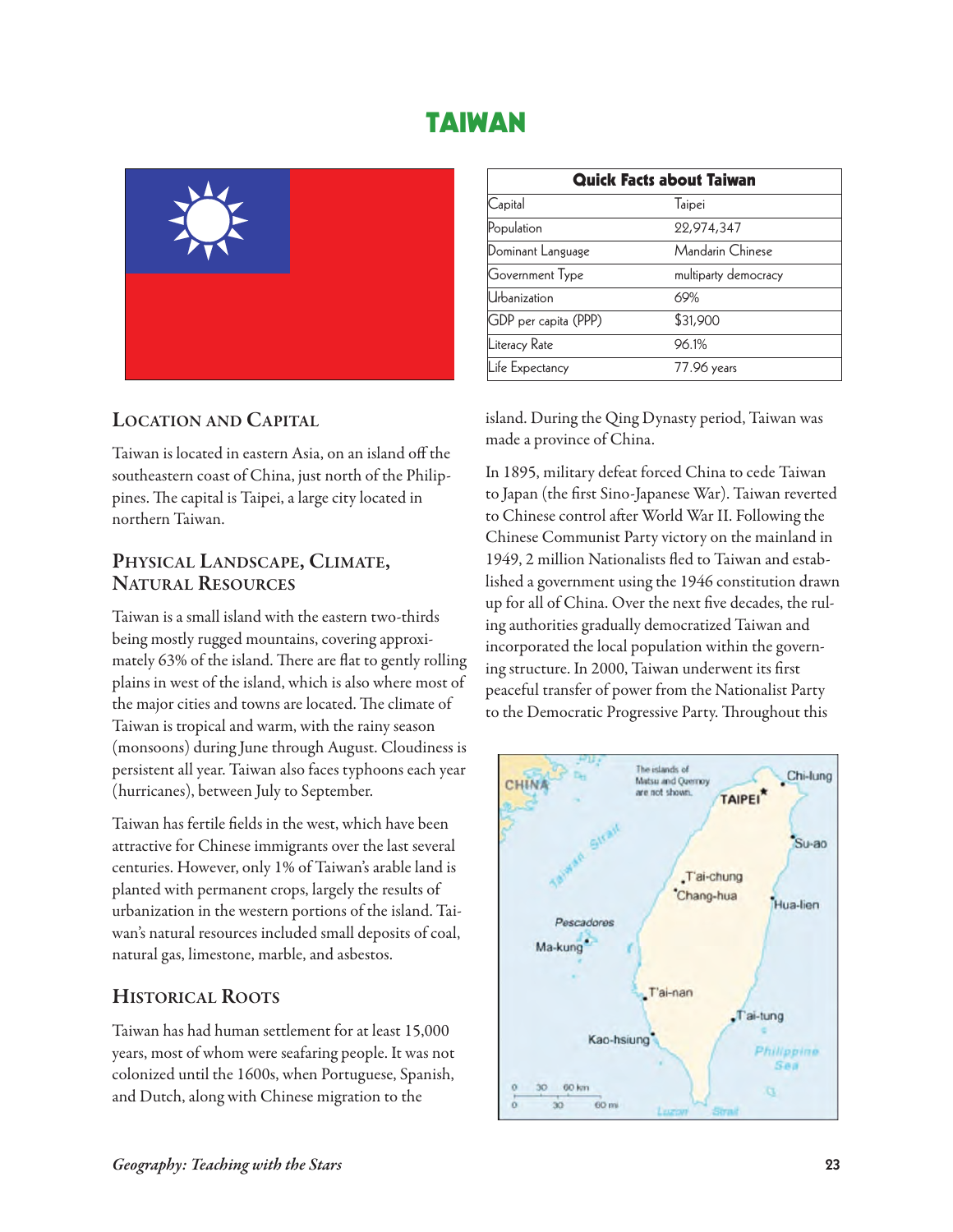period, the island prospered and became one of East Asia's economic "Tigers." The dominant political issues continue to be the relationship between Taiwan and China - specifically the question of Taiwan's status as a separate political entity, or still part of China.

## **poLiticaL systeMs**

Taiwan has a multi-party democracy, with two major parties, the Kuomintang (KMT) and the Democratic Progressive Party (DPP). The KMT holds a majority of 81 followed by the DPP with 27 seats in the 113-seat Legislative Yuan (LY), with the remaining seats held by independents and small parties. The current president is Ma Ying-jeou. The Executive branch is elected every four years with the president and vice president on the same ticket (very similar to the United States).

The debate on Taiwan independence from China has become acceptable within the mainstream politics on Taiwan. Most Taiwanese want to maintain Taiwan's current status, which is neither unified with China or a separate, recognized political sovereignty. The political movement for complete independence wants Taiwan to enter the United Nations a sovereign nation while supporters of unification with China want China to democratize before Taiwan unifies with the mainland.

## **popULation anD peopLe**

The population of Taiwan is almost 23 million people. The population density is about 700 per square kilometer, making it the second most densely populated coun-

try after Bangladesh. Approximately 69% of people in Taiwan live in urban areas, with the remaining 31% living in rural areas.

There are two primary ethnic groups in Taiwan: the native-born Taiwanese (including Hakka) make up 84% of the population while people from mainland Chinese make up about  $14\%$  of the population. The remaining 2% are indigenous groups of Taiwan, living primarily in the eastern mountains. The official language is Mandarin Chinese, but is the first language of only 20% of the population. Approximately 70% of the island speaks Taiwanese (called Min) as their first language. Over 90% of the people of Taiwan practice either Buddhism or Taoism, the about 5% practicing Christianity.

## **LanD Use anD inDUstry**

Even though Taiwan is a small island with hills and mountains in the east, 24% of the land is arable and agriculture employs approximately 5% of the population. The primary agricultural products include rice, corn, vegetables, fruit, and tea, as well as pigs, poultry, beef, milk, and fish. Approximately 37% of Taiwanese work in industry and the remaining 58% work in services. The primary industries of Taiwan include electronics, petroleum refining, armaments, chemicals, textiles, iron and steel, machinery, cement, food processing, vehicles, consumer products, and pharmaceuticals.

## **econoMic systeMs**

Taiwan has a dynamic capitalist economy with gradually decreasing guidance of investment and foreign trade by the authorities. In keeping with this trend, some large, state-owned banks and industrial firms have been privatized. Exports have provided the primary impetus for industrialization. The island runs a large trade surplus, and its foreign reserves are among the world's largest. Recently opened cross-strait travel, transportation, and tourism links are likely to increase Taiwan's economic interdependence on China, which has overtaken the US to become Taiwan's largest



**24** *Geography: Teaching with the Stars*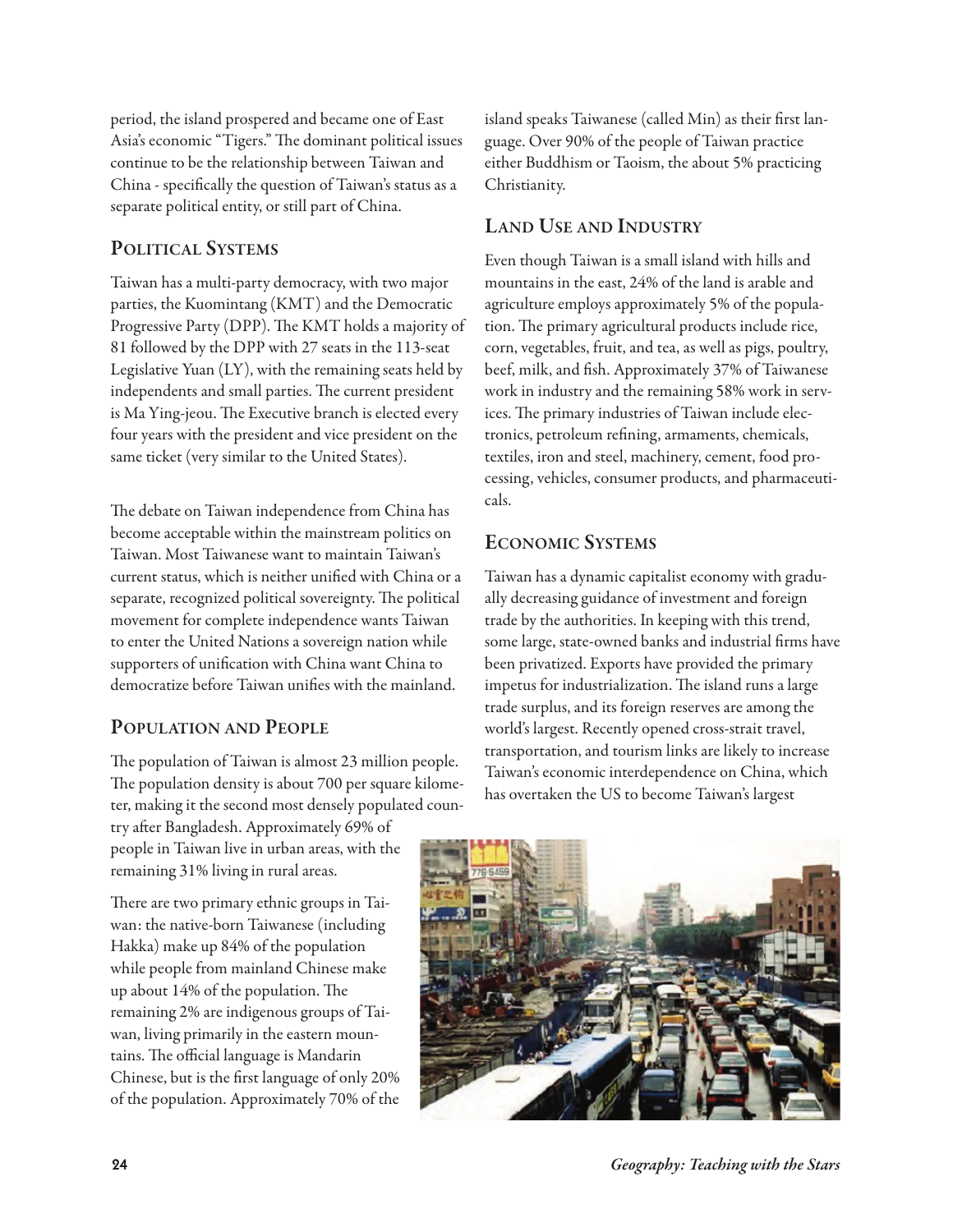export market and its second-largest source of imports after Japan. China is also the island's number one destination for foreign direct investment. Growth fell below 2% in 2008 because of the global slowdown.

#### *Exports:*

The primary exports of Taiwan include electronics, flat panels, machinery, metals, textiles, plastics, chemicals, and auto parts, and these primarily come from China (32.6%), US (12.9%), Hong Kong (8.6%), Japan (6.4%), Singapore (5%).

#### *Imports:*

The primary imports to Taiwan include electronics, machinery, petroleum, precision instruments, organic chemicals, and metals, and these products typically come from Japan (22.7%), US (13.3%), China (11.2%), South Korea (6.6%), Saudi Arabia (4.8%), and Singapore (4.6%).

## **cULtUres, cUstoMs, anD coUrtesies**

Taiwan's culture is a blend of its distinctive Chinese, Japanese, and Western influences. Fine arts, folk traditions, and popular culture embody traditional and modern, Asian, and Western motifs. One of Taiwan's greatest attractions is the Palace Museum, which houses over 650,000 pieces of Chinese bronze, jade, calligraphy, painting, and porcelain. This collection was moved from the mainland in 1949 when Chiang Kai-shek's Nationalist Party (KMT) fled to Taiwan. The collection is so extensive that only 1% is on display at any one time.

Taiwanese culture has heavily influenced the west as well: Pearl milk tea (commonly known as bubble tea) is a popular tea drink available in many parts of the world. A notable Japanese influence exists due to the period when Taiwan was under Japanese rule. Taiwanese cuisine itself is often associated with influences

from mid to southern provinces of China, most notably from the province of Fujian (Hokkien), but influences from all of China can easily be found due to the large number of Chinese who immigrated to Taiwan at end of the Chinese Civil War and when Taiwan was under Chinese rule (ROC).

Some of Taiwan's most important annual holidays and festivals include the Chinese New Year, the Lantern Festival, the Dragon Boat Festival, Lovers' Day, and the Hungry Ghosts Festival. But local Taiwanese folk events, such as the Dajia Mazu Pilgrimage, the Goddess Mazu Making Rounds of Inspection in Beigang, the City God Welcoming in Taipei, the Burning of the Plague God Boat in Donggang, and aboriginal rituals, are also regarded as important celebrations. Next to keeping traditional Chinese opera alive, Taiwan has also developed its own Taiwanese opera and the famous glove puppet theater. Taiwanese opera combines local opera and music into one performing art, while the puppet theater has undergone great modernization in recent years and many special effects are added to performances today, making it extremely popular among Taiwan's younger generation. Taiwan's movies and performing groups are also gradually gaining ground on the international stage, once again demonstrating the traditional and creative value of Chinese and Taiwanese culture.

## **environMentaL issUes**

The major environmental problems of Taiwan include air pollution and water pollution from industrial emissions and raw sewage. Taiwan also has issues with trade in endangered species and low-levels radioactive waste disposal.

Source: CIA World Factbook and Library of Congress Country Studies.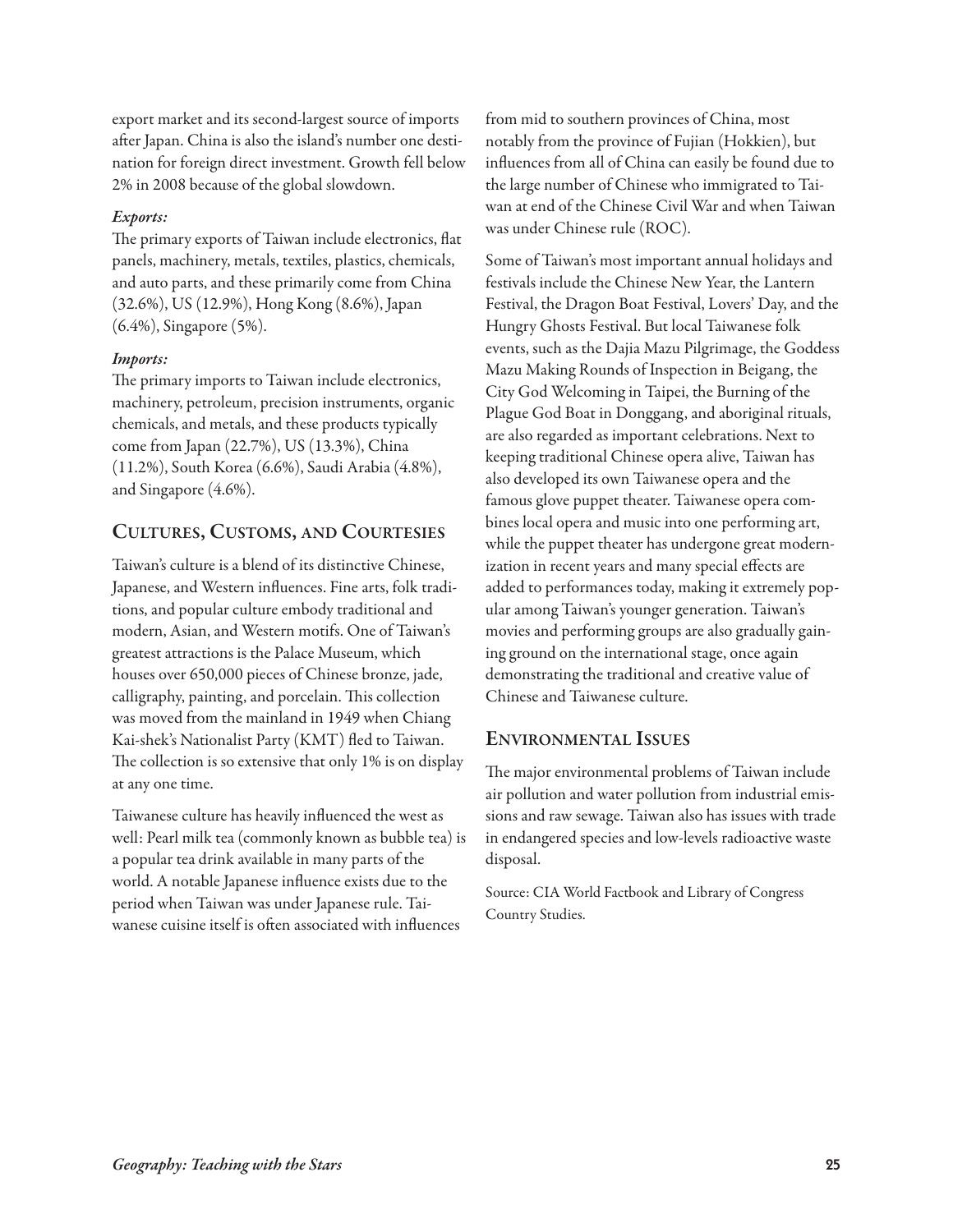## **Lesson Two: Globalization and East Asia**

## **openinG the Lesson**

- 1. Tell students that this lesson focuses on connections between major world regions, with special attention on East Asia.
- 2. Indicate that the lesson begins with a story about a high school girl, named Lizzie, living in Washington, D.C. The story follows her as she gets ready to go to school. Give each student a copy of **Lizzie's Morning** and a **world outline Map**. Have them select two different color pencils to use on the maps.
- 3. Ask the students to work with a partner to read the article and identify on their maps, using one color pencil, where each product or idea that Lizzie encounters in the article comes from.
- 4. When students have completed this task, ask for volunteers to share what they discovered about Lizzie's early morning activities and the connections she has with other areas of the world.
- 5. Ask students to identify the origin of items in their classroom, such as clothing, supplies, and furniture. Have them add those places to their maps using the second map pencil color.

## **DeveLopinG the Lesson**

- 6. Indicate to students that the connections they have identified in their classroom and in Lizzie's story are examples of globalization. Provide a basic definition of globalization: the exchange of goods, information, and ideas among countries and world regions. Write the definition on the board. Tell students that they are going to explore some examples of globalization that connect East Asia to other world regions.
- 7. Divide students into their six country groups from Lesson One. Provide each group with copies of their assigned news story. Indicate that each group's task is to become experts about the example of globalization contained in the news story to which it was assigned.  $\underline{As}$  $\underline{As}$  $\underline{As}$ [a class, ask students to develop 2-3 guiding questions to investigate as they read their stories.](http://www.geoteach.org/teacher_resources/lessons/video/guide_questions.mp4) As an alternative, present questions, like the following, to guide their reading. Write the questions on the board.
	- What other world regions were connected to your assigned country, and how were they connected?
	- Globalization is also about interdependence. Was interdependence among countries part of your story? If so, how?
	- What types of goods, information, or ideas were being exchanged between countries or regions?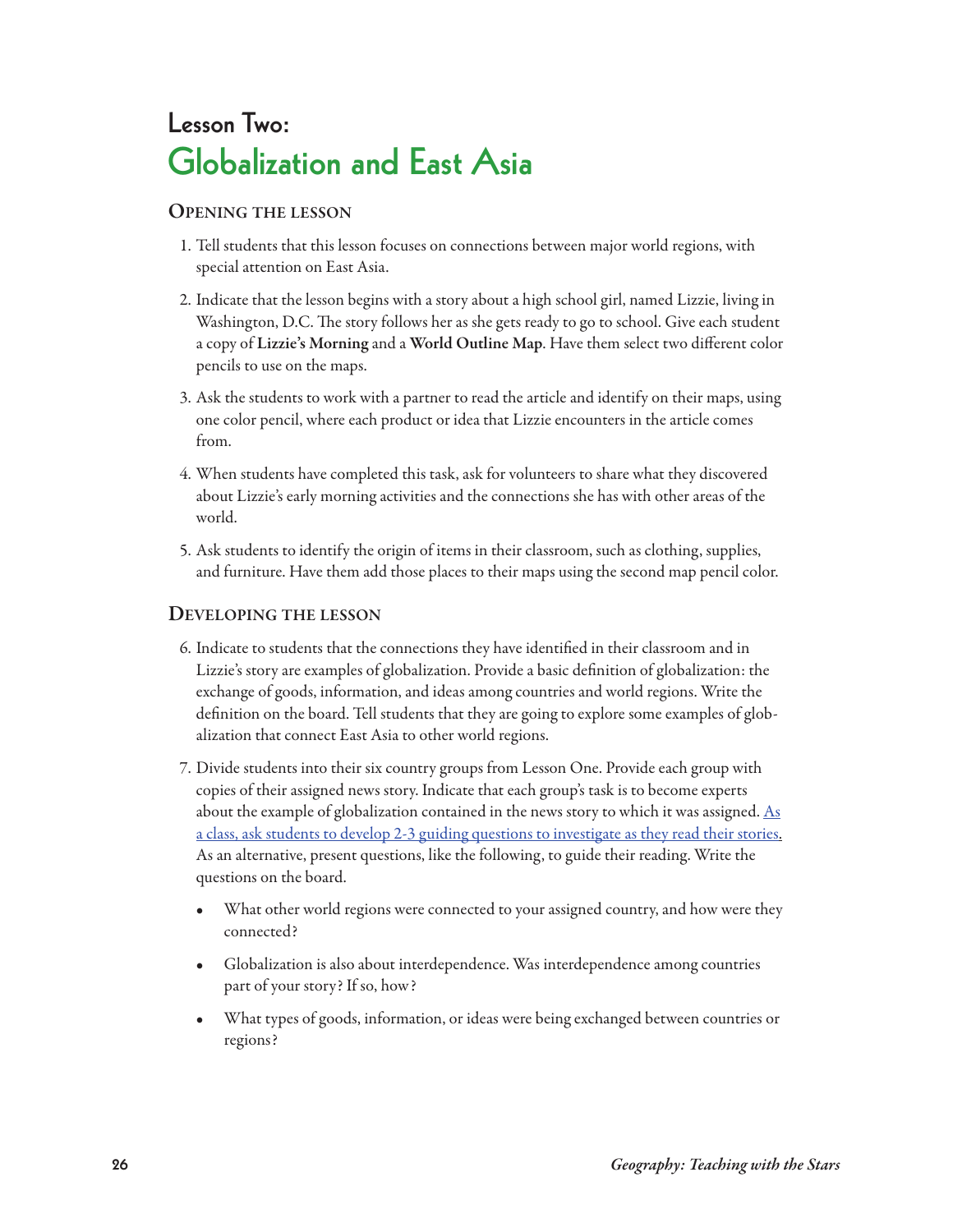- 8. Give each group about 20-25 minutes to read their assigned news story and to develop expertise about the example of globalization contained in the story, making use of the guiding questions, and sharing their findings within their expert group.
- 9. After the allotted time, form new, six member groups so that there is at least one person who is an expert on each of the stories in each group.
- 10. Have each member share their expertise about the stories within these new groups. Have other group members write down at least one interesting point about global connections between East Asia and the world in each of the stories shared.
- 11. After completing the sharing of globalization stories, give students an opportunity to comment on the examples of globalization given (including Lizzie's Morning), express opinions, or ask questions. "Tell me what you heard and read about globalization and East Asia" is a good starting point for the discussion. Then continue, using questions like the following to guide the discussion. Write the questions on the board.
	- Do you think that globalization is something new? What evidence can you give to support your position?
	- Is globalization limited to the movement of products? What are examples of other connections?
	- What are some of the effects of globalization on individual countries?
	- Is there a negative side to globalization as well as a positive side? What evidence can you give to support your position?

## **cLosinG the Lesson**

- 12. Project the **Globalization in east asia [concept web](http://www.geoteach.org/teacher_resources/lessons/video/concept_web.mov)** on the overhead. Also, distribute a copy of the concept web to each student. Indicate to students that they are going to use the web to summarize some of the characteristics of globalization.
- 13. In the center of the web, write the word globalization. Instruct students to think of all the terms and phrases from the lesson and their own experience which they could use to describe globalization. To get them started, write some examples of your own on the chart "legs"- try to group similar topics on the legs of the chart. (technology, increased tourism, health problems, availability of goods and services)
- 14. Record the words and phrases the students supply on the legs of the web. Display the final product in the class either on an overhead or on the board.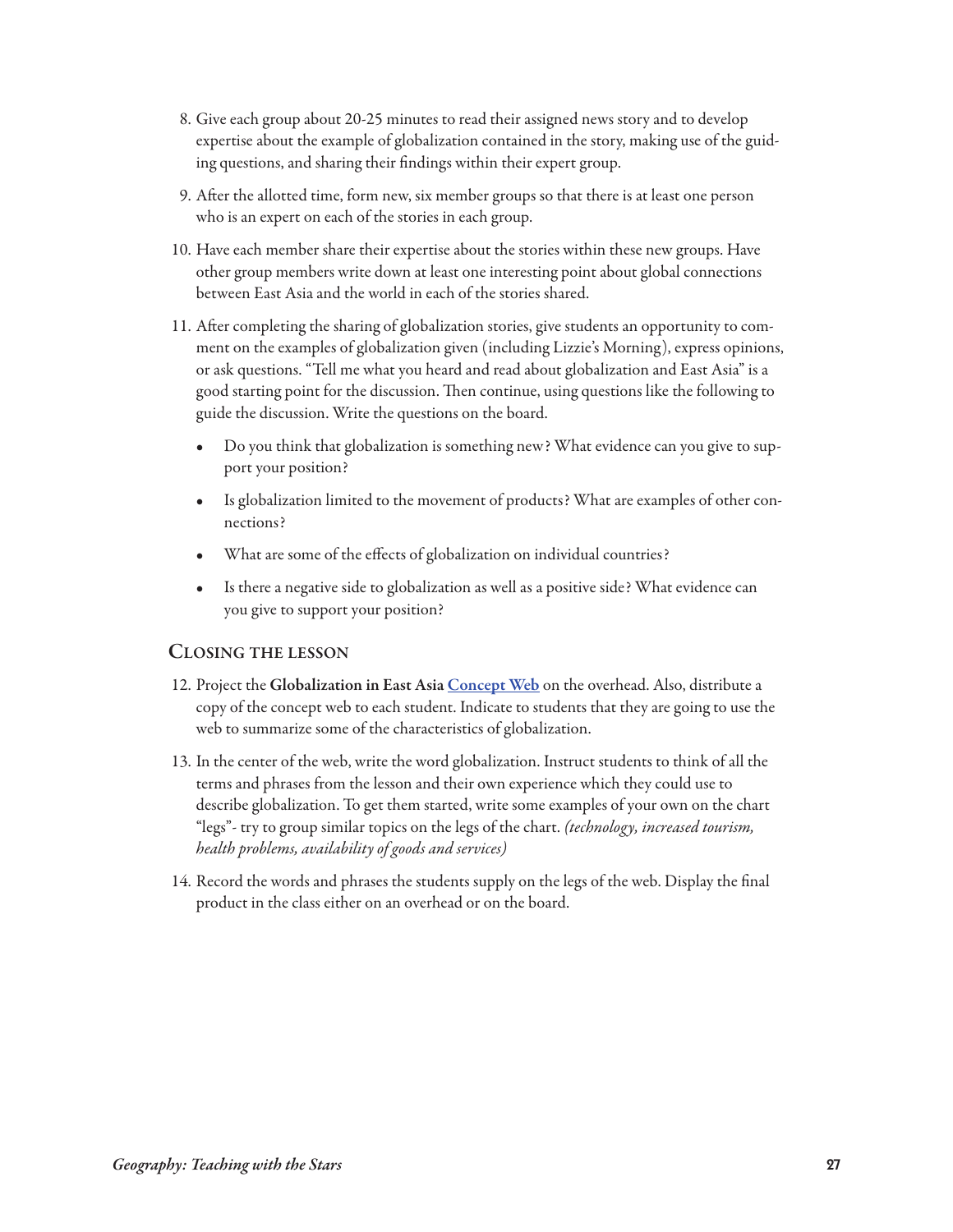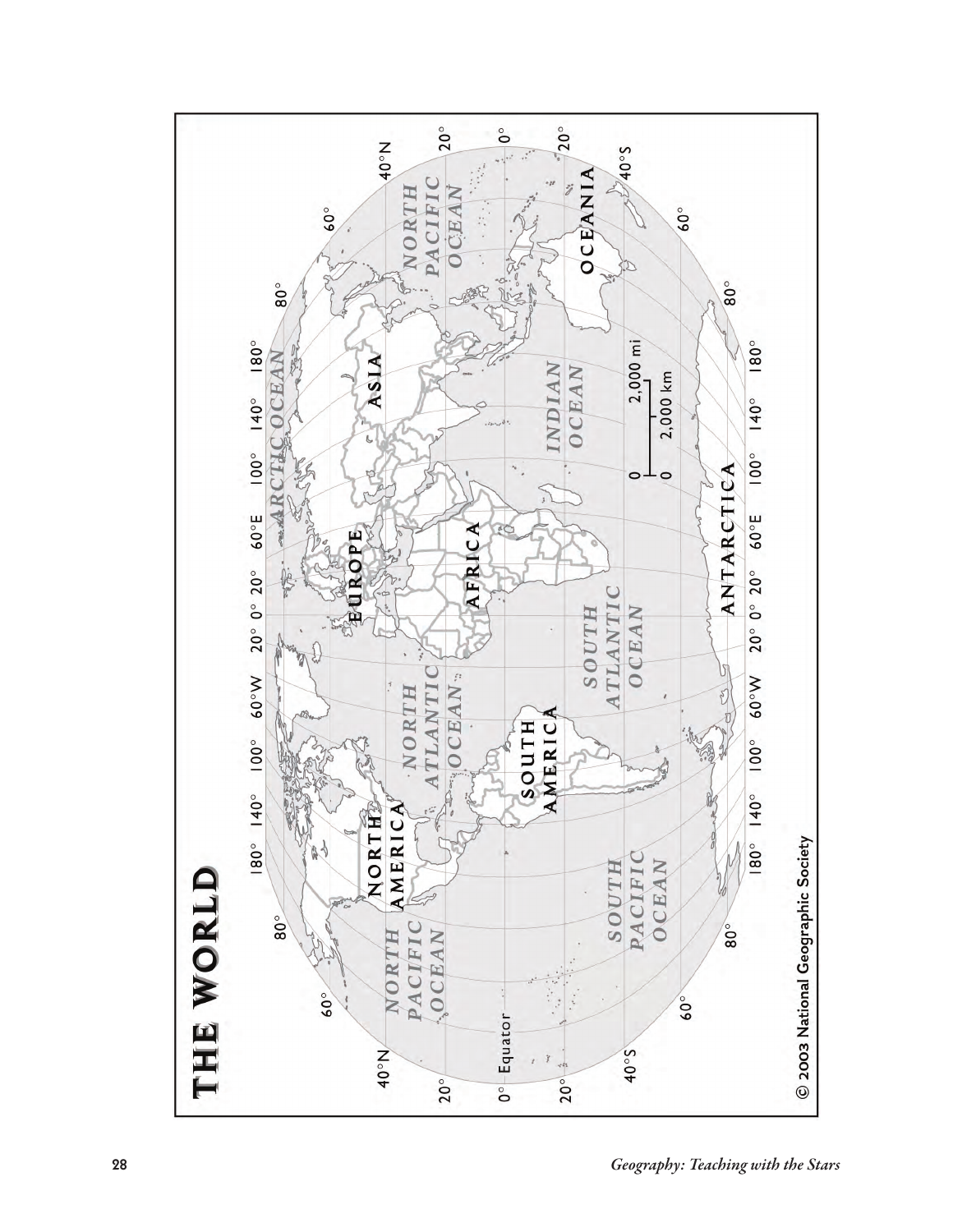## **Lizzie's Morning**

7 a.m. The clock radio blasts Jamaican reggae into Lizzie's room in Washington, D.C., and the music wakes her. As she comes to life, she thinks about school and the day ahead. She doesn't think about Guglielmo Marconi of **italy**, who patented the radio. And she doesn't know that the first experimental radio broadcast took place in **Massachusetts** in 1906.

Lizzie gets dressed, heads to the kitchen, and makes a pitcher of orange juice, using frozen concentrate that was preserved by a process developed in Florida during the 1940s. The very same round, golden fruit was popular in ancient **china**.

Lizzie's mom uses an electric appliance to grind coffee beans from Brazil. The first version of this machine was invented in **ohio** in the 1930s. (Before then people used manual grinders, which date to the 1800s.) Her mom pours the ground beans into a cone-shaped filter invented in **Germany** around 1900.

For breakfast, Lizzie eats a bowl of Kellogg's corn flakes, named after the American family that developed the cereal in the 1890s. As she eats, she glances at the newspaper. (The first regular weekly newspapers appeared in **Germany** in the early 1800s.)

After breakfast, Lizzie brushes her teeth. (The Chinese claim they invented the toothbrush in the 1400s.) She then says good-bye to her father, who is shaving with a safety razor—patented in 1901 by a salesman from Wisconsin. The earliest safety razors date from France in the late 1800s. Centuries ago, people used shells and sharks' teeth as razors.

Lizzie gathers her stuff for school, including her saxophone—invented in **belgium** by Adolphe Sax in the 1840s. She puts on her Walkman, developed in Japan in the 1970s. Then, when her mom isn't looking, she pops some gum into her mouth. People have enjoyed gum since ancient times, and the Indians of **Mexico** and Central America chewed chicle, a substance from wild sapodilla trees. Chicle was introduced to the **United states** in the 1860s.

Rain begins to fall as Lizzie leaves the house. She races back inside for her umbrella, which was made in Taiwan. Umbrellas have a long past. They appear in artwork from ancient Egypt, and they've been used in various cultures—both practically and ceremonially.

Back outside, Lizzie dashes across the street once the traffic light turns green. The first working traffic signal was installed outside the Houses of Parliament in London, the capital of the **United Kingdom**. Modern traffic lights were invented in the early 20th century.

The smooth, solid road that Lizzie crosses is paved with macadam, a surface developed in part by **english** engineer John McAdam. Lizzie waits a few minutes for the bus that will take her to school. The first bus line was established in Paris, **France**, in the 1600s, but it didn't last long. Not until the 1800s were horse-drawn buses a regular part of life in cities such as Paris, London, and New York.

Lizzie climbs aboard the bus, pays her fare, and heads off to school.

Source: National Geographic Xpeditions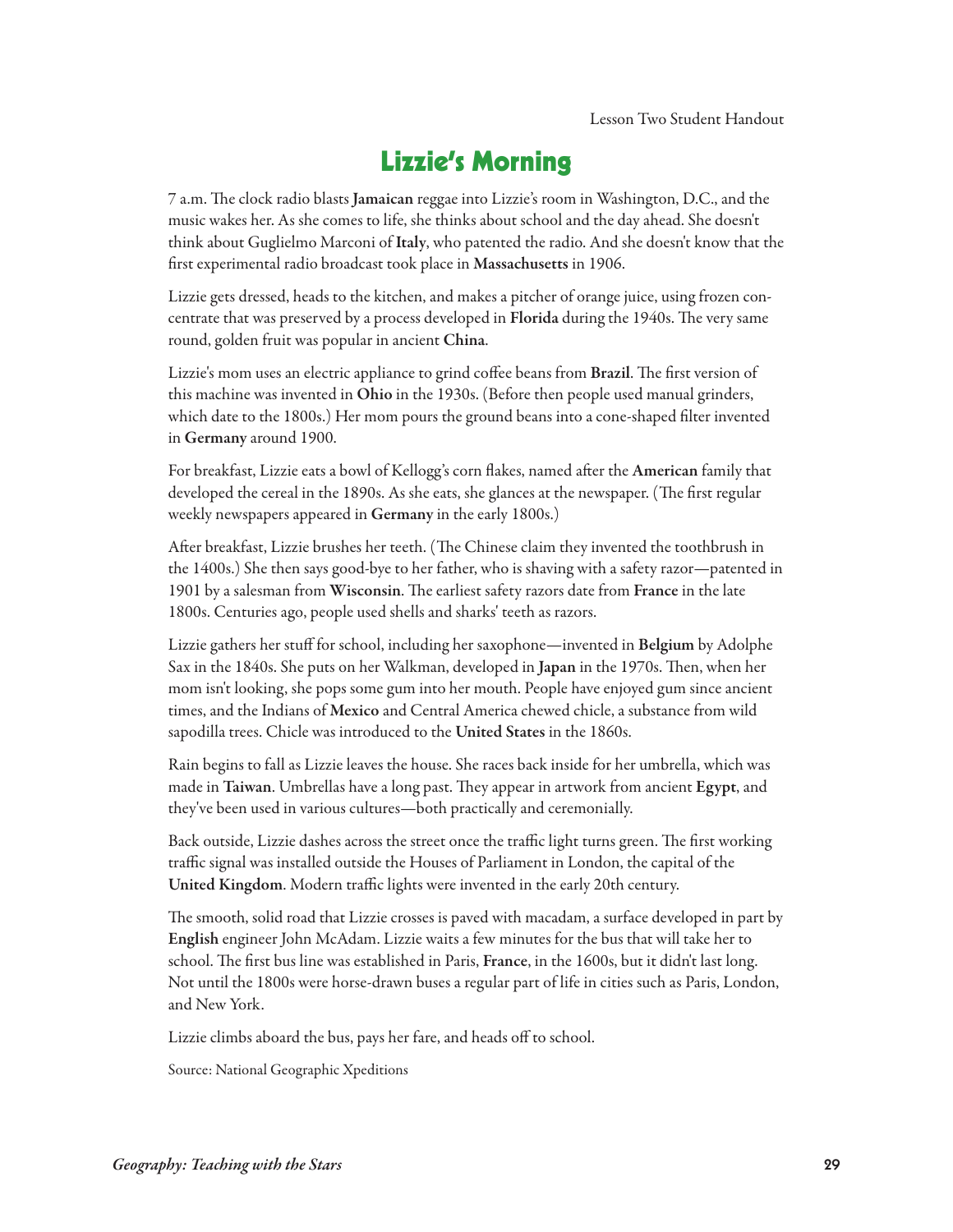Lesson Two: Whole Class Activity Lesson Two: Whole Class Activity





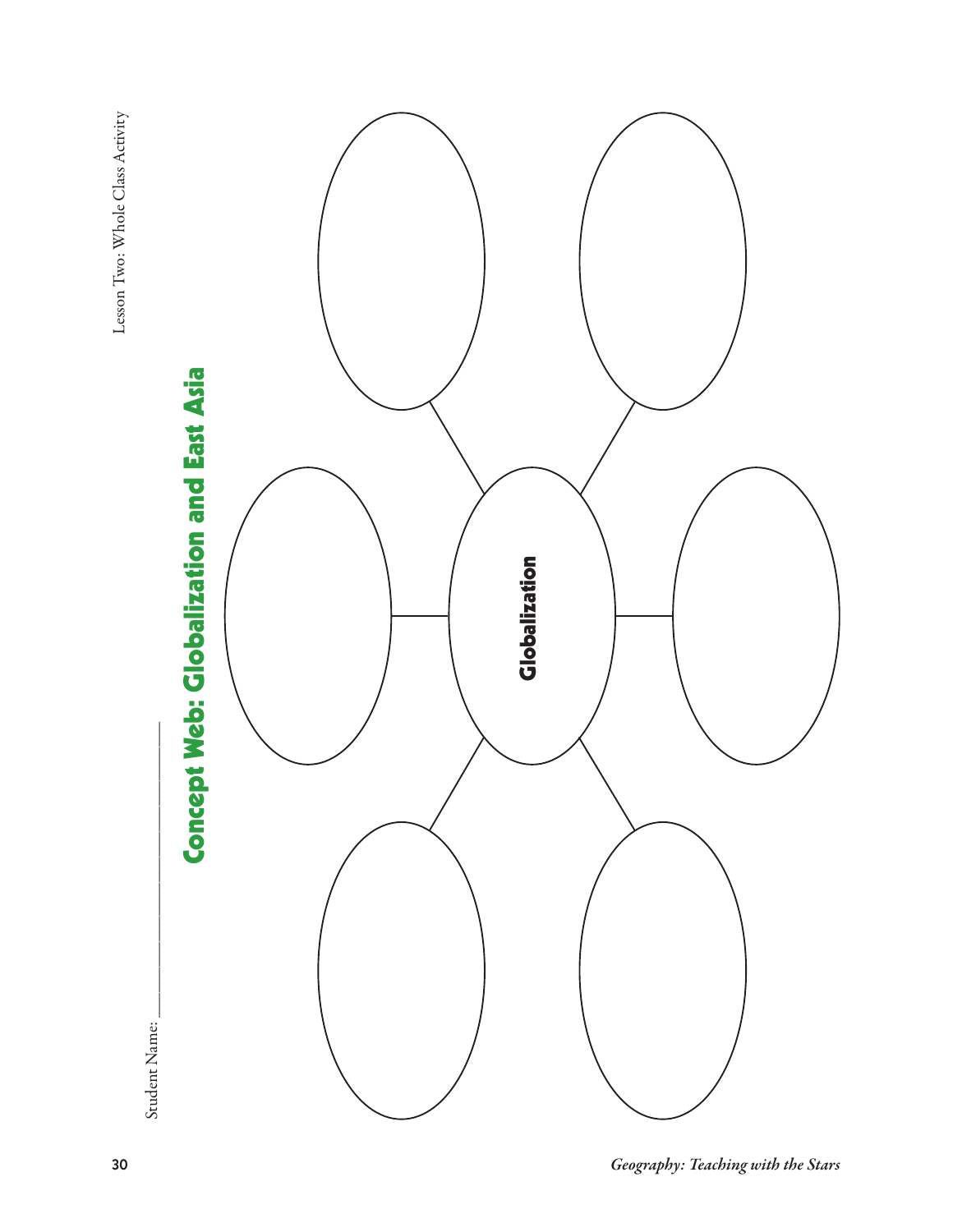## **Lesson Three: Going Global**

## **openinG the Lesson**

1. Indicate to students that in this lesson they will be develop a business plan for going global in East Asia, using what they learned in Lessons One and Two.

## **DeveLopinG the Lesson**

- 2. Ask students to continue working in the same country groups they formed in Lessons One and Two. Distribute copies of the **business plan outline** to each student.
- 3. Indicate that each group will be developing a preliminary business plan and advertisement to bring a product or a service into the East Asian country to which they were assigned.
- 4. Have the groups [develop their preliminary business plan,](http://www.geoteach.org/teacher_resources/lessons/video/business_plan.mp4) following the framework set out in the **business plan outline**. Encourage group members to use the information in the country profiles they received in Lesson One, their completed ESPN matrices, the news article they used in Lesson Two, classroom atlases and textbooks as sources for their decisions. The Internet, if available, may also be used.
- 5. Student should then develop advertisements for their product on poster board or butcher paper.
- 6. During this activity, the teacher should circulate among the groups to monitor progress. Use the Going Global Group Work Skills Rubric to assess student progress.

## **concLUDinG the Lesson**

- 7. When students have completed their work, ask all groups to share their preliminary business plans and advertisements with the class. Encourage other students to ask questions related to the plans and ads while the presentations are being given.
- 8. Have groups revise their plans and ads, based on feedback from their classmates (either in class or as homework).
- 9. Conduct a general debriefing focusing on their experience in developing their plans and advertisements. Ask questions like the following to guide the discussion. Write the questions on the board.
	- What information would you need in order to create a more fully developed business plan?
	- Are there certain products or services that simply would not work in the country you selected? What makes you say so?
	- How would your plan and the information needed to develop your plan, be different if you were trying to go global from the country you selected to the US?
	- Where there certain countries that were not selected? Why not?
	- What characteristics does a country need to have to develop connections with other regions?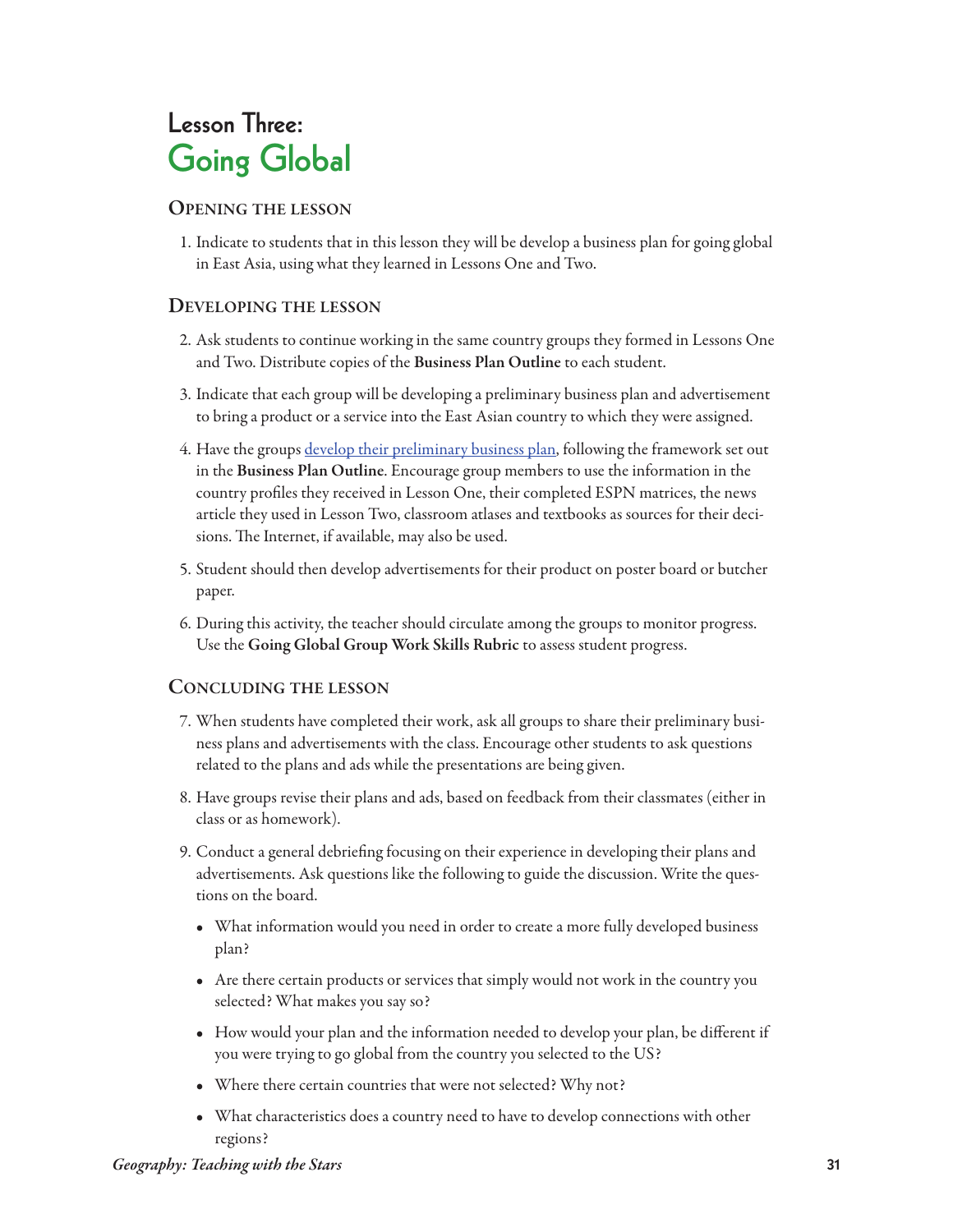## **Business Plan Outline**

Student Name: \_\_\_\_\_\_\_\_\_\_\_\_\_\_\_\_\_\_\_\_\_\_\_\_\_\_

| Question                                                                                | Response |
|-----------------------------------------------------------------------------------------|----------|
| <b>WHERE</b>                                                                            |          |
| Where, specifically, do you plan<br>to locate your business?                            |          |
| Why did you select that<br>location?                                                    |          |
| <b>WHAT</b>                                                                             |          |
| What product or service are you<br>planning to provide?                                 |          |
| Why did you select that product<br>or service?                                          |          |
| <b>WHO</b>                                                                              |          |
| Who are your intended<br>customers?                                                     |          |
| Why did you select those<br>particular customers?                                       |          |
| <b>HOW</b>                                                                              |          |
| How do you plan to go about<br>establishing your business?<br>What steps will you take? |          |
| What obstacles might stand in<br>your way?                                              |          |
| <b>WHY</b>                                                                              |          |
| Why do you think your business<br>plan will be successful?                              |          |
| What other information would<br>you like to have to aid you in<br>planning?             |          |